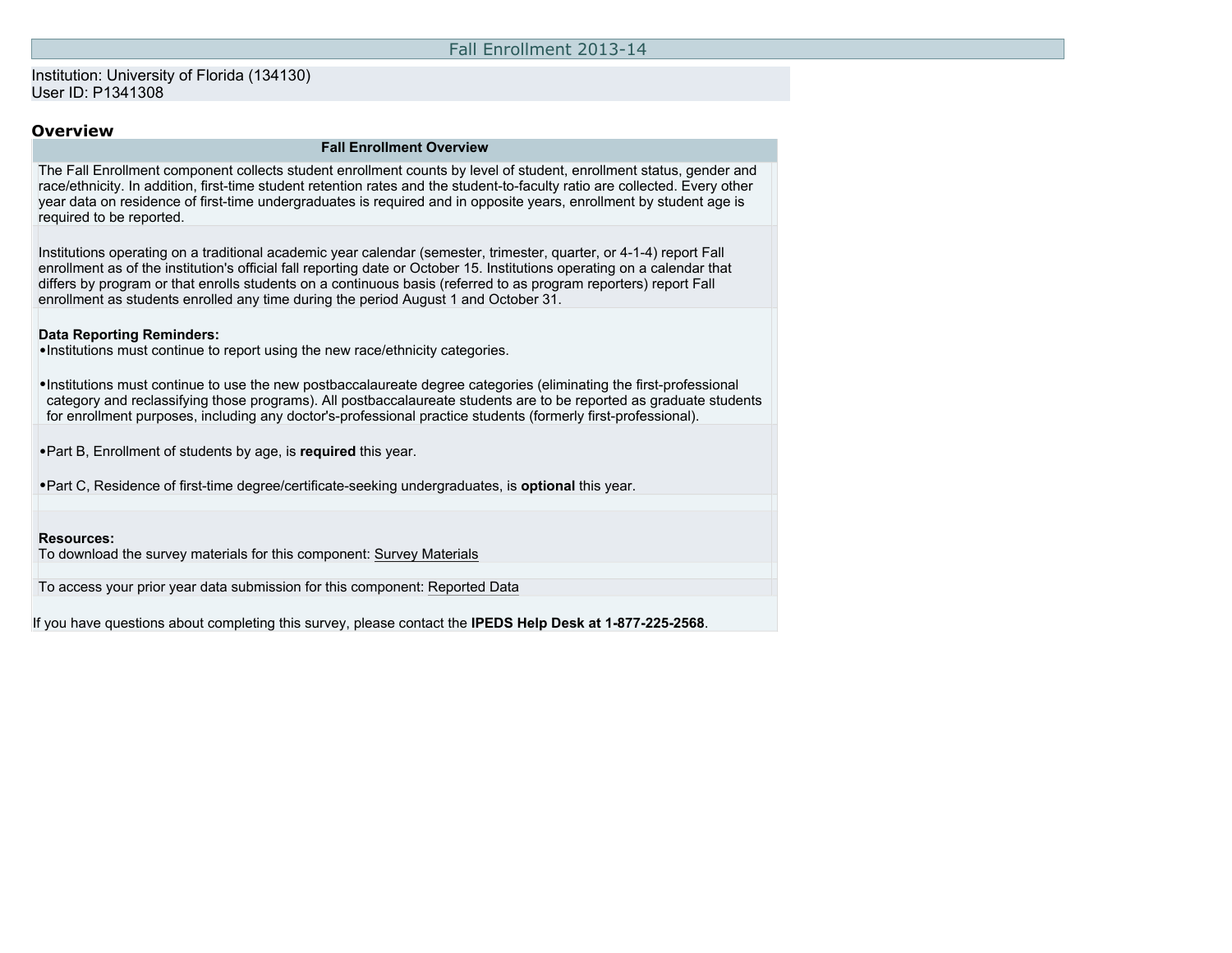# **Part C Selection**

**Part C (Residence of First-Time Degree/Certificate-Seeking Undergraduates) is optional this year.**

**Do you wish to complete Part C this year?**

**If you select 'Yes', you will be expected to complete the Part C screens.**

**If you select 'No', you will skip Part C.**

Yes, I will complete Part C

No, I will not complete Part C  $\circ$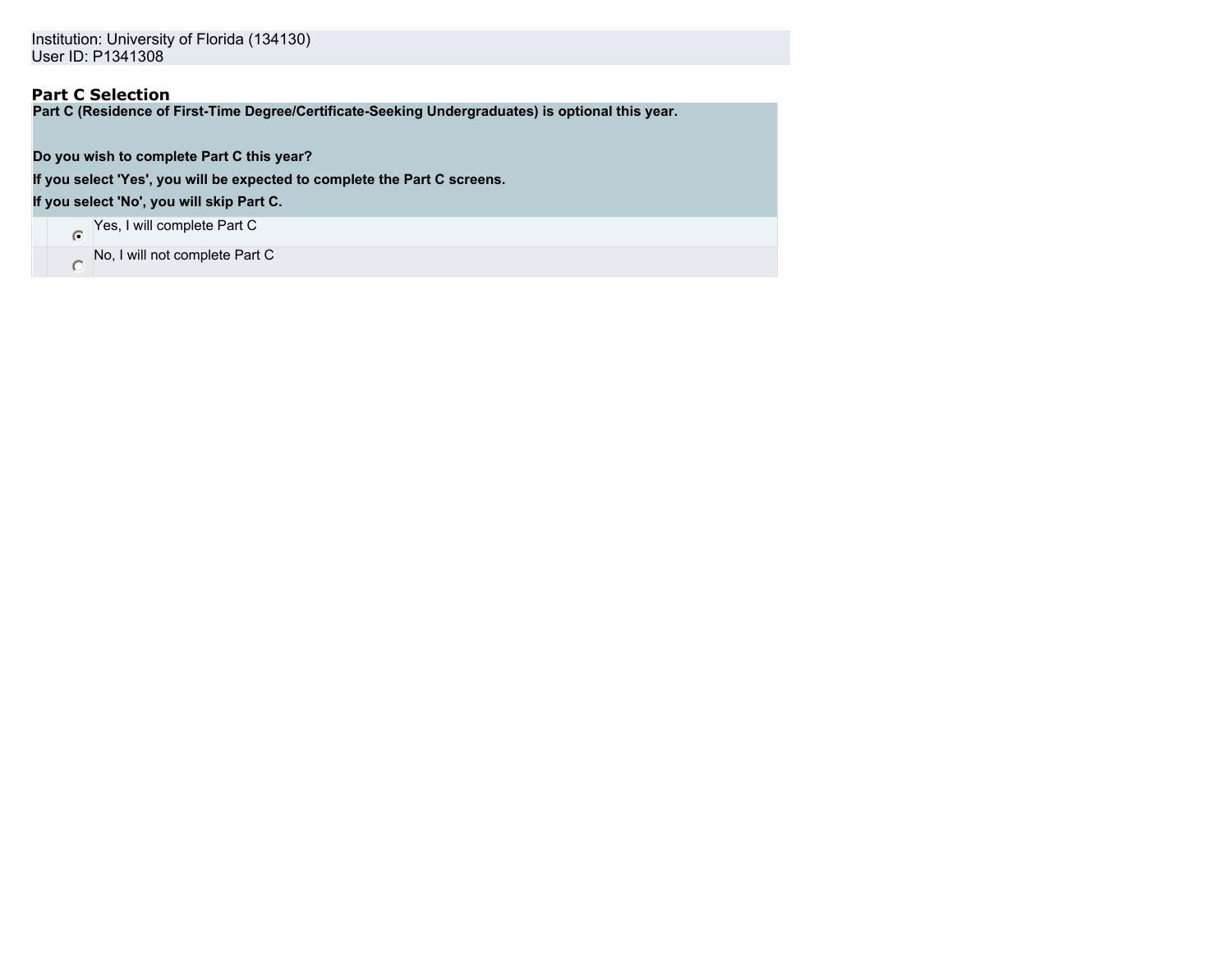## **Part A - Fall Enrollment for Full-Time Undergraduate Students**

**Enrollment as of the institution's official fall reporting date or as of October 15, 2013**

## **Full-time Undergraduate Students**

**Race/Ethnicity Reporting Reminder:**

## •**Report Hispanic/Latino individuals of any race as Hispanic/Latino**

#### •**Report race for non-Hispanic/Latino individuals only**

| Enrolled for                                  |             | Degree/certificate-seeking |                 |                                      | Non-degree/             | Total,                                 |
|-----------------------------------------------|-------------|----------------------------|-----------------|--------------------------------------|-------------------------|----------------------------------------|
| credit                                        | First-time  | Transfer-in                | Continuing      | Total degree/certificate-<br>seeking | non-certificate-seeking | full-time<br>undergraduate<br>students |
| <b>Men</b>                                    |             |                            |                 |                                      |                         |                                        |
| Nonresident<br>alien                          | $\sqrt{21}$ | $\sqrt{29}$                | 119             | 169                                  | 84                      | 253                                    |
| Hispanic/Latino                               | 491         | $\sqrt{188}$               | 1,764           | 2,443                                | 9                       | 2,452                                  |
| American<br>Indian or<br>Alaska Native        | 3           | $\sqrt{10}$                | $\sqrt{23}$     | 36                                   | 10                      | 36                                     |
| Asian                                         | 261         | $\overline{35}$            | $\sqrt{818}$    | 1,114                                | 3                       | 1,117                                  |
| <b>Black or</b><br>African<br>American        | 122         | $\overline{53}$            | 589             | 764                                  | 4                       | 768                                    |
| Native<br>Hawaiian or<br>Other Pacific        | 1           | 1                          | 65              | 67                                   | 11                      | 68                                     |
| <b>Islander</b><br>White                      | 1,609       | $\sqrt{457}$               | 5,927           | 7,993                                | 19                      | 8,012                                  |
| Two or more<br>races                          | 76          | 12                         | 258             | 346                                  |                         | 347                                    |
| Race and<br>ethnicity<br>unknown              | 62          | 46                         | 263             | 371                                  | 3                       | 374                                    |
| <b>Total men</b>                              | 2,646       | 831                        | 9,826           | 13,303                               | 124                     | 13,427                                 |
| Total men prior<br>year                       | 2,628       | 832                        | 9,794           | 13,254                               | 103                     | 13,357                                 |
| <b>Women</b>                                  |             |                            |                 |                                      |                         |                                        |
| Nonresident<br>alien<br>Hispanic/Latino       | $\sqrt{25}$ | $\overline{26}$            | $\sqrt{99}$     | 150<br>3,277                         | 80                      | 230<br>3,288                           |
|                                               | 721         | $\sqrt{181}$               | 2,375           | 39                                   | 11                      | 40                                     |
| American<br>Indian or<br><b>Alaska Native</b> | $\vert$ 1   | 5                          | $\overline{33}$ |                                      | 1                       |                                        |
| Asian                                         | 297         | $\overline{22}$            | 880             | 1,199                                | 4                       | 1,203                                  |
|                                               |             |                            |                 | 1,450                                |                         | 1,456                                  |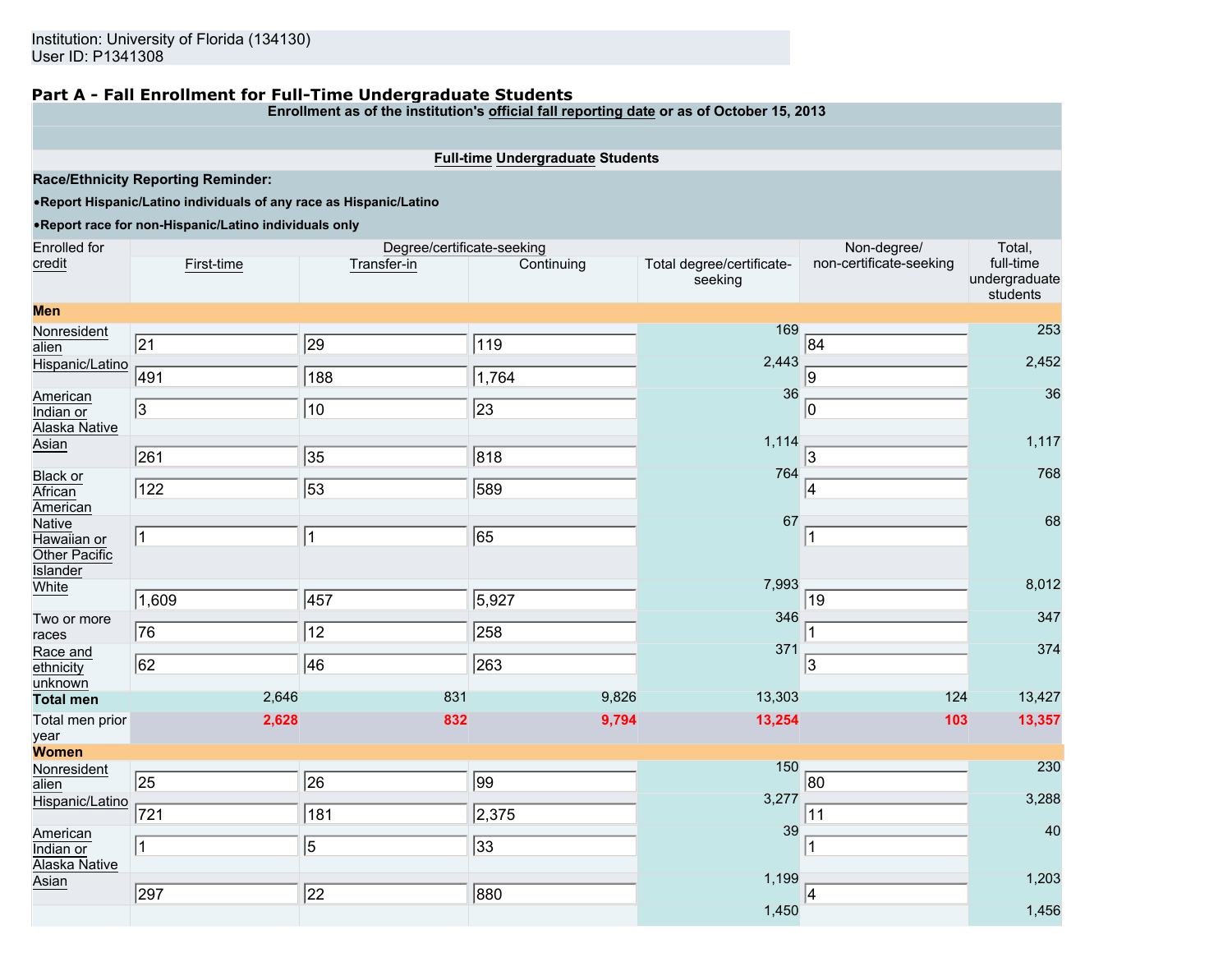| Black or           |                 |       |        |        |             |        |
|--------------------|-----------------|-------|--------|--------|-------------|--------|
| African            | 271             | 44    | 1, 135 |        | 6           |        |
| American           |                 |       |        |        |             |        |
| Native             |                 |       |        | 146    |             | 146    |
| Hawaiian or        | $\vert 5 \vert$ |       | 140    |        | $ 0\rangle$ |        |
| Other Pacific      |                 |       |        |        |             |        |
| Islander           |                 |       |        |        |             |        |
| White              |                 |       |        | 9,525  |             | 9,556  |
|                    | 2,145           | 421   | 6,959  |        | 31          |        |
| Two or more        |                 |       |        | 532    |             | 535    |
| races              | 144             | 10    | 378    |        | 3           |        |
| Race and           |                 |       |        | 433    |             | 433    |
| ethnicity          | 93              | 42    | 298    |        | $ 0\rangle$ |        |
| unknown            |                 |       |        |        |             |        |
| <b>Total women</b> | 3,702           | 752   | 12,297 | 16,751 | 136         | 16,887 |
| Total women        | 3,645           | 802   | 12,283 | 16,730 | 154         | 16,884 |
| prior year         |                 |       |        |        |             |        |
| <b>Grand total</b> | 6,348           | 1,583 | 22,123 | 30,054 | 260         | 30,314 |
| (men+women)        |                 |       |        |        |             |        |
| <b>Grand total</b> | 6,273           | 1,634 | 22,077 | 29,984 | 257         | 30,241 |
| (men+women)        |                 |       |        |        |             |        |
| prior year         |                 |       |        |        |             |        |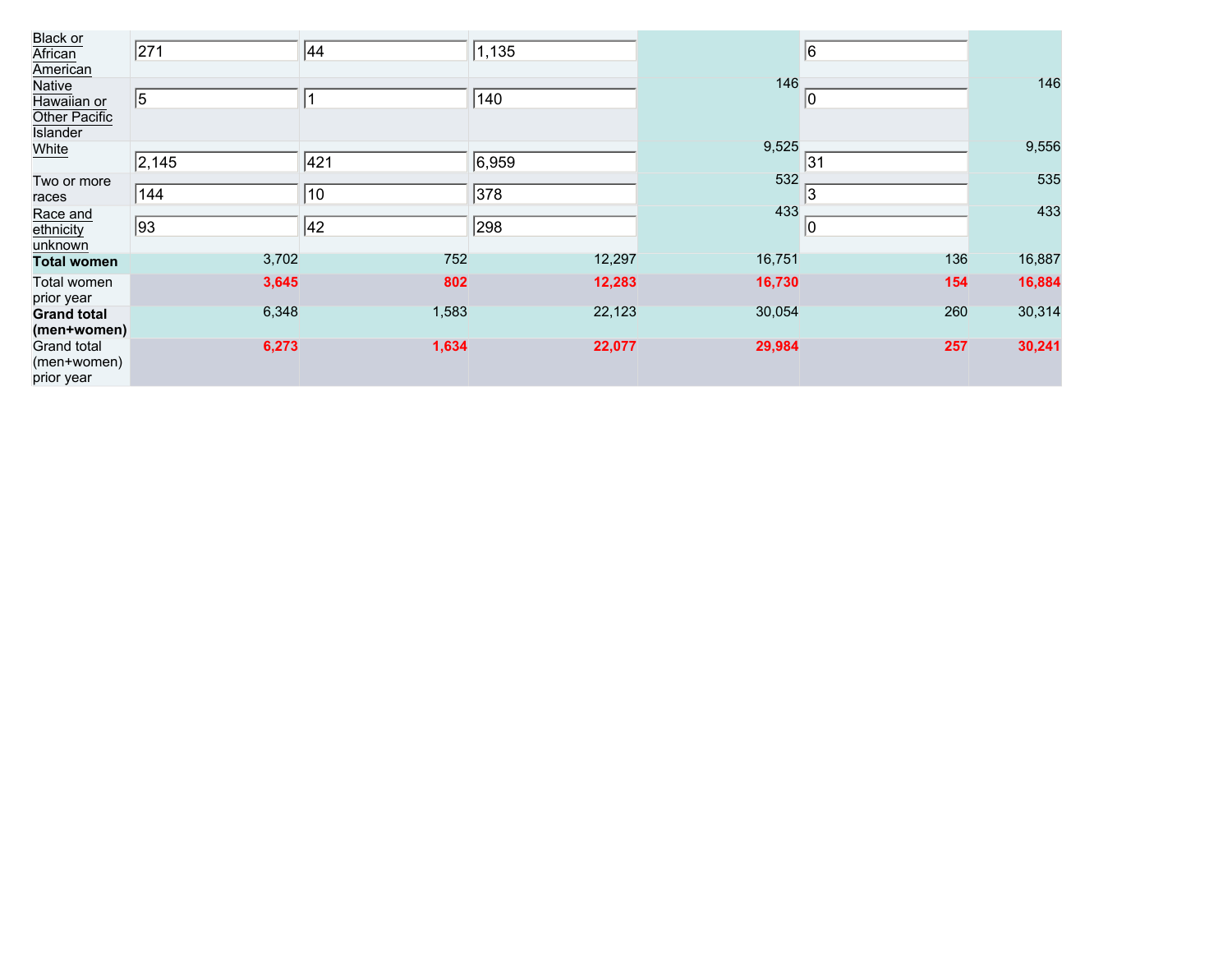### **Part A - Fall Enrollment for Part-time Undergraduate Students**

**Enrollment as of the institution's official fall reporting date or as of October 15, 2013**

## **Part-time Undergraduate Students**

**Race/Ethnicity Reporting Reminder:**

•**Report Hispanic/Latino individuals of any race as Hispanic/Latino**

### •**Report race for non-Hispanic/Latino individuals only**

| Enrolled for                                                     |                | Degree/certificate-seeking |                 |                                      | Non-degree/             | Total,                                 |
|------------------------------------------------------------------|----------------|----------------------------|-----------------|--------------------------------------|-------------------------|----------------------------------------|
| credit                                                           | First-time     | Transfer-in                | Continuing      | Total degree/certificate-<br>seeking | non-certificate-seeking | part-time<br>undergraduate<br>students |
| <b>Men</b>                                                       |                |                            |                 |                                      |                         |                                        |
| Nonresident<br>alien                                             | $\sqrt{4}$     | $\sqrt{0}$                 | $\sqrt{10}$     | 14                                   | 3                       | 17                                     |
| Hispanic/Latino                                                  | $\overline{2}$ | $\sqrt{22}$                | 198             | 222                                  | 47                      | 269                                    |
| American<br>Indian or<br><b>Alaska Native</b>                    | $ 0\rangle$    | 1                          | $\sqrt{4}$      | 5                                    | 2                       | $\overline{7}$                         |
| Asian                                                            | $ 0\rangle$    | 7                          | $\overline{71}$ | 78                                   | 19                      | 97                                     |
| <b>Black or</b><br>African<br>American                           | 11             | $\sqrt{8}$                 | $\overline{76}$ | 85                                   | 16                      | 101                                    |
| <b>Native</b><br>Hawaiian or<br>Other Pacific<br><b>Islander</b> | $\overline{0}$ | $ 0\rangle$                | $\sqrt{6}$      | 6                                    | 11                      | $\overline{7}$                         |
| White                                                            | $\sqrt{3}$     | $\overline{61}$            | 736             | 800                                  | 172                     | 972                                    |
| Two or more<br>races                                             | $ 0\rangle$    | $\sqrt{0}$                 | $\sqrt{19}$     | 19                                   | 17                      | 26                                     |
| Race and<br>ethnicity<br>unknown                                 | 10             | $\sqrt{10}$                | 40              | 50                                   | 6                       | 56                                     |
| <b>Total men</b>                                                 | 10             | 109                        | 1,160           | 1,279                                | 273                     | 1,552                                  |
| Total men prior<br>year                                          |                | 113                        | 1,012           | 1,132                                | 220                     | 1,352                                  |
| <b>Women</b>                                                     |                |                            |                 | 8                                    |                         | 15                                     |
| Nonresident<br>alien<br>Hispanic/Latino                          | $\sqrt{3}$     | $\overline{0}$             | $\sqrt{5}$      | 211                                  | 17                      | 264                                    |
|                                                                  | 1              | $\overline{26}$            | $\sqrt{184}$    | $\overline{5}$                       | 53                      | 5                                      |
| American<br>Indian or<br><b>Alaska Native</b>                    | $ 0\rangle$    | $\mathbf{1}$               | $\sqrt{4}$      |                                      | $ 0\rangle$             |                                        |
| Asian                                                            | 1              | 6                          | 40              | 47                                   | 22                      | 69                                     |
|                                                                  |                |                            |                 | 95                                   |                         | 114                                    |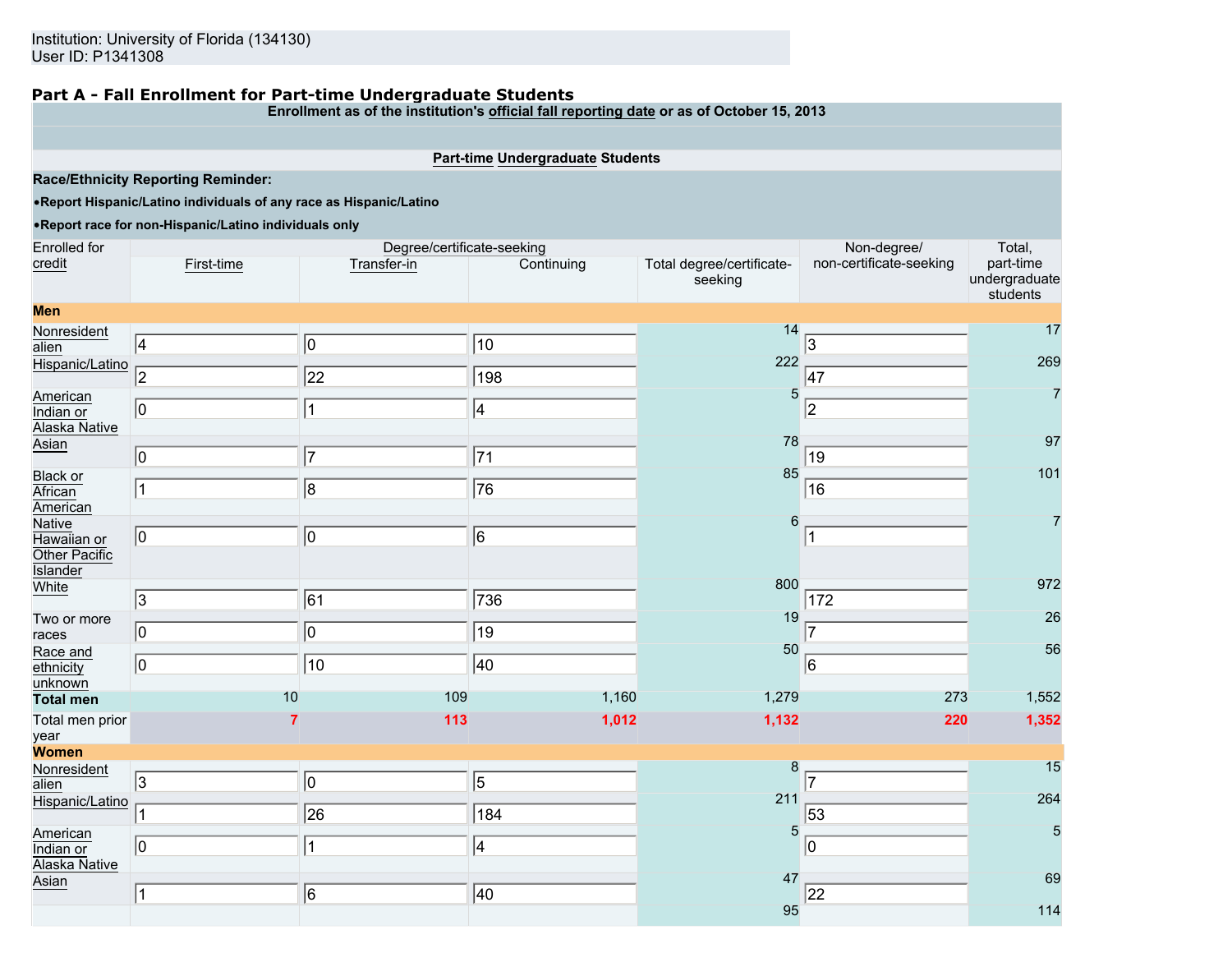| <b>Black or</b>    |             |              |       |       |     |       |
|--------------------|-------------|--------------|-------|-------|-----|-------|
| African            |             | 10           | 84    |       | 19  |       |
| American           |             |              |       |       |     |       |
| Native             |             |              |       | 9     |     | 10    |
| Hawaiian or        | $ 0\rangle$ | $ 0\rangle$  | 9     |       |     |       |
| Other Pacific      |             |              |       |       |     |       |
| <b>Islander</b>    |             |              |       |       |     |       |
| White              |             |              |       | 581   |     | 750   |
|                    | 6           | 61           | 514   |       | 169 |       |
| Two or more        |             |              |       | 15    |     | 22    |
| races              | $ 0\rangle$ | $ 0\rangle$  | 15    |       |     |       |
| Race and           |             |              |       | 42    |     | 53    |
| ethnicity          | $ 0\rangle$ | $ 10\rangle$ | 32    |       | 11  |       |
| unknown            |             |              |       |       |     |       |
| <b>Total women</b> | 12          | 114          | 887   | 1,013 | 289 | 1,302 |
| Total women        | 10          | 94           | 803   | 907   | 276 | 1,183 |
| prior year         |             |              |       |       |     |       |
| <b>Grand total</b> | 22          | 223          | 2,047 | 2,292 | 562 | 2,854 |
| (men+women)        |             |              |       |       |     |       |
| Grand total        | 17          | 207          | 1,815 | 2,039 | 496 | 2,535 |
| (men+women)        |             |              |       |       |     |       |
| prior year         |             |              |       |       |     |       |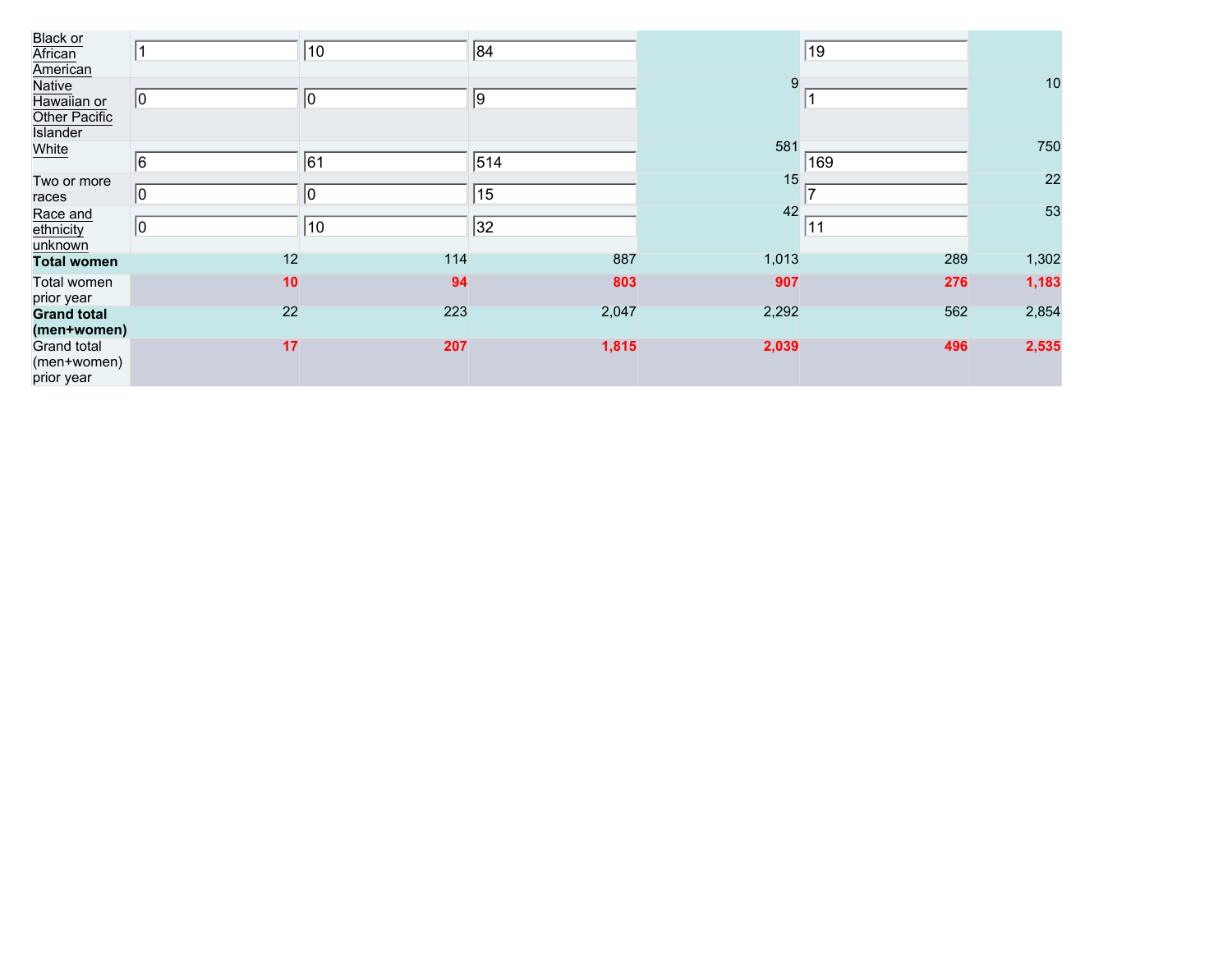# **Part A - Fall Enrollment for Graduate Students**

**Enrollment as of the institution's official fall reporting date or as of October 15, 2013**

**Graduate Students**

**Race/Ethnicity Reporting Reminder:**

•**Report Hispanic/Latino individuals of any race as Hispanic/Latino**

•**Report race for non-Hispanic/Latino individuals only**

#### **Graduate Student Reporting Reminder:**

•**Report all postbaccalaureate degree and certificate students as graduate students, including any doctor's-professional**

**practice students (formerly first-professional)**

| Enrolled for credit                                 | Total full-time | Total part-time | Total graduate<br>students |
|-----------------------------------------------------|-----------------|-----------------|----------------------------|
| <b>Men</b>                                          |                 |                 |                            |
| Nonresident alien                                   | 2,021           | 281             | 2,302                      |
| Hispanic/Latino                                     | 512             | 158             | 670                        |
| American Indian or Alaska Native                    | 19              | 8               | 27                         |
| Asian                                               | 327             | 106             | 433                        |
| Black or African American                           | 223             | 97              | 320                        |
| Native Hawaiian or Other Pacific<br><b>Islander</b> | $\overline{7}$  | 4               | 11                         |
| White                                               | 2,643           | 1,227           | 3,870                      |
| Two or more races                                   | 54              | 17              | 71                         |
| Race and ethnicity unknown                          | 241             | 104             | 345                        |
| <b>Total men</b>                                    | 6,047           | 2,002           | 8,049                      |
| Total men prior year                                | 6,399           | 1,931           | 8,330                      |
| <b>Women</b>                                        |                 |                 |                            |
| Nonresident alien                                   | 1,372           | 236             | 1,608                      |
| Hispanic/Latino                                     | 624             | 257             | 881                        |
| American Indian or Alaska Native                    | 18              | 14              | 32                         |
| Asian                                               | 403             | 123             | 526                        |
| <b>Black or African American</b>                    | 340             | 205             | 545                        |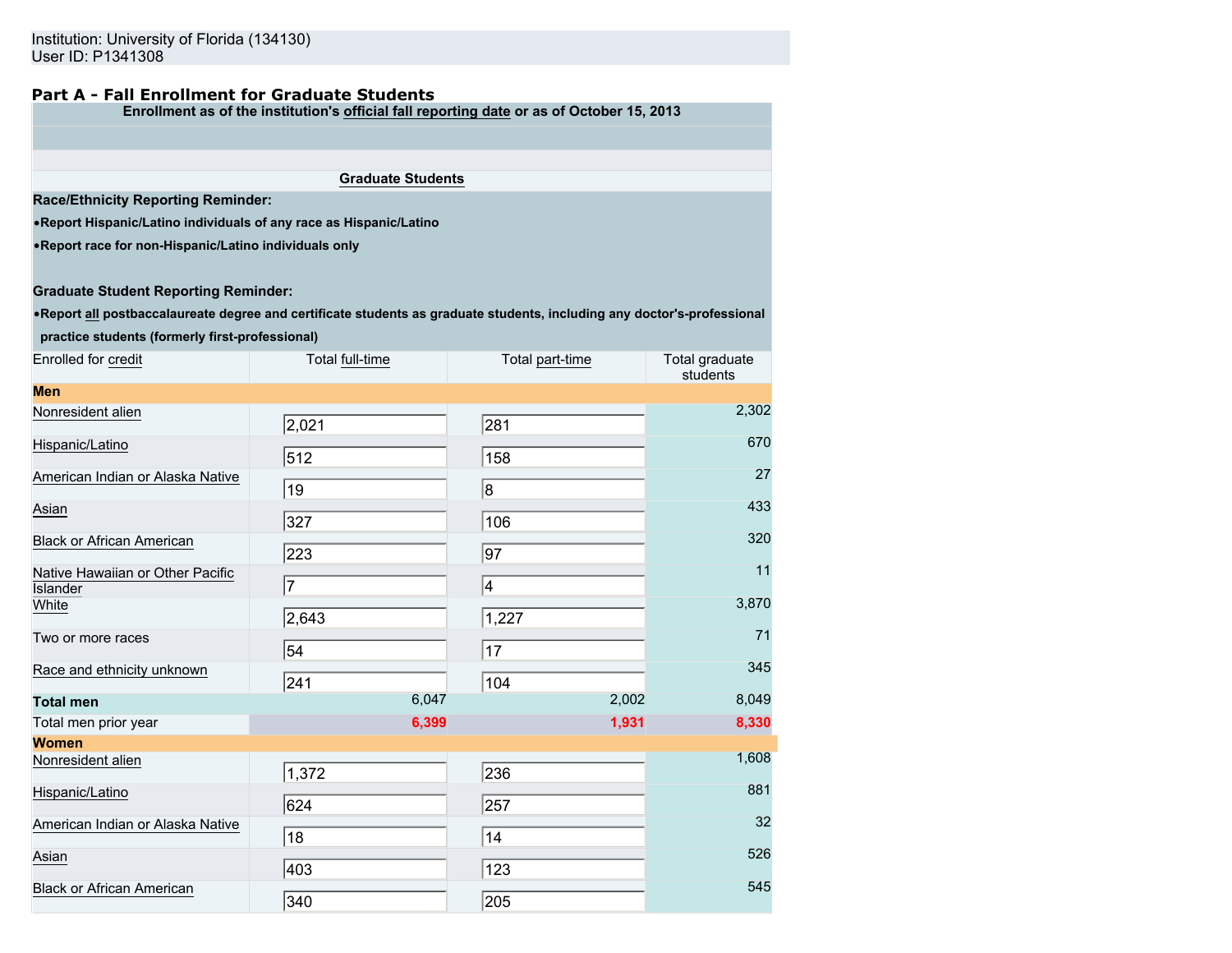| Native Hawaiian or Other Pacific<br>Islander | 12     |       | 16     |
|----------------------------------------------|--------|-------|--------|
| White                                        | 3,056  | 1,592 | 4,648  |
| Two or more races                            | 67     | 25    | 92     |
| Race and ethnicity unknown                   | 237    | 76    | 313    |
| <b>Total women</b>                           | 6,129  | 2,532 | 8,661  |
| Total women prior year                       | 6,225  | 2,582 | 8,807  |
| Grand total (men+women)                      | 12,176 | 4,534 | 16,710 |
| Grand total (men+women) prior<br>year        | 12,624 | 4,513 | 17,137 |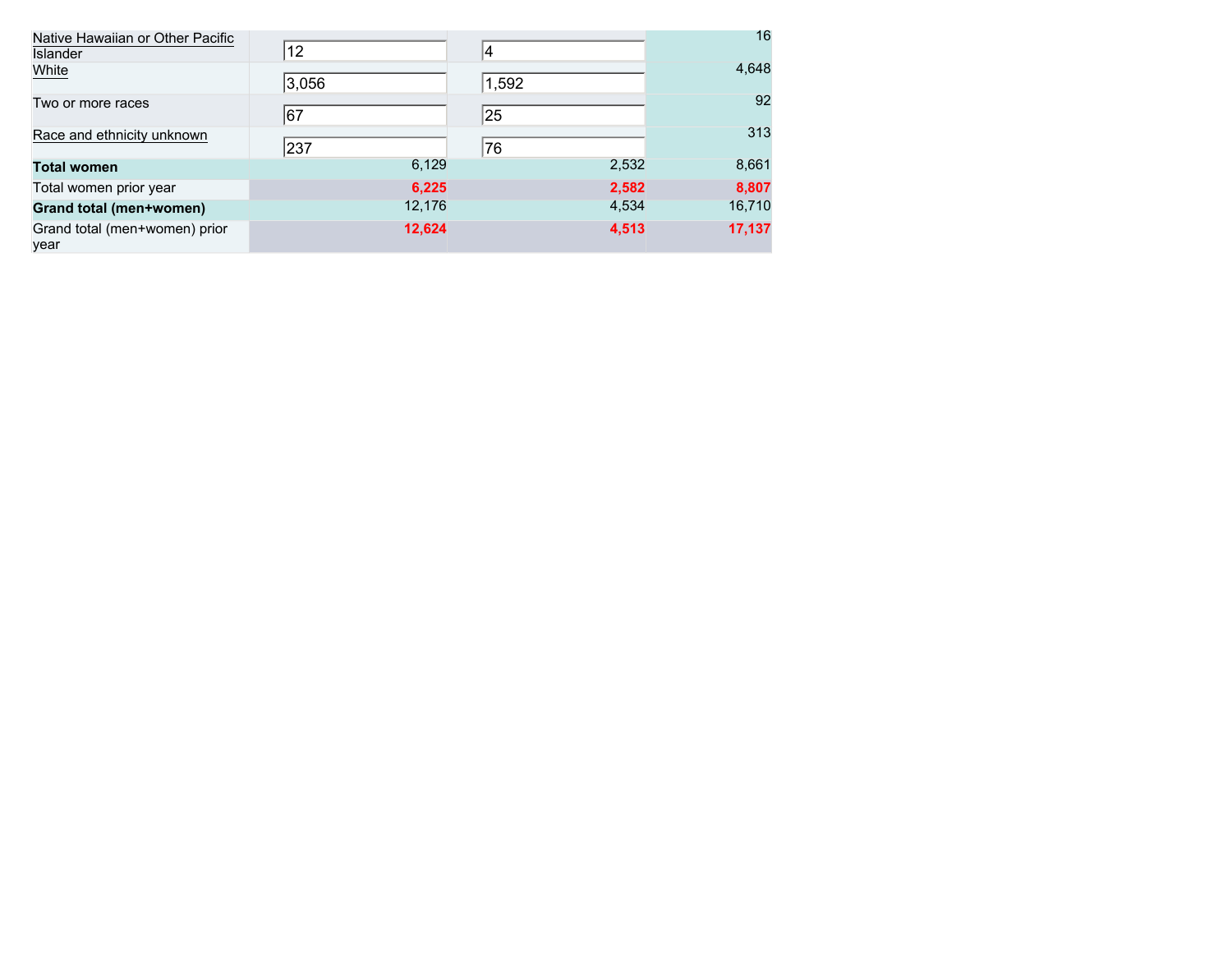# **Part A - Fall Enrollment by Distance Education Status**

| Enrollment as of the institution's official fall reporting date or as of October 15, 2013                                                                                    |                               |                                   |                          |  |  |
|------------------------------------------------------------------------------------------------------------------------------------------------------------------------------|-------------------------------|-----------------------------------|--------------------------|--|--|
|                                                                                                                                                                              | <b>Undergraduate Students</b> |                                   | <b>Graduate Students</b> |  |  |
|                                                                                                                                                                              | Degree/Certificate Seeking    | Non-Degree/Certificate<br>Seeking |                          |  |  |
| <b>Enrolled exclusively in distance</b><br>education courses                                                                                                                 | 1,358                         | 445                               | 3,159                    |  |  |
| Enrolled in some but not all<br>distance education courses                                                                                                                   | 18,174                        | 105                               | 2,941                    |  |  |
| Not enrolled in any distance<br>education courses                                                                                                                            | 12,814                        | 272                               | 10,610                   |  |  |
| <b>Total</b> (all distance education<br>statuses)                                                                                                                            | 32,346                        | 822                               | 16,710                   |  |  |
| Total (from prior part A screens)<br>NOTE: The total of all distance<br>education statuses (above) must<br>equal this total carried forward from<br>the prior part A screens | 32,346                        | 822                               | 16,710                   |  |  |
| You may use the space below to provide context for the data you've reported above.                                                                                           |                               |                                   |                          |  |  |
|                                                                                                                                                                              |                               |                                   |                          |  |  |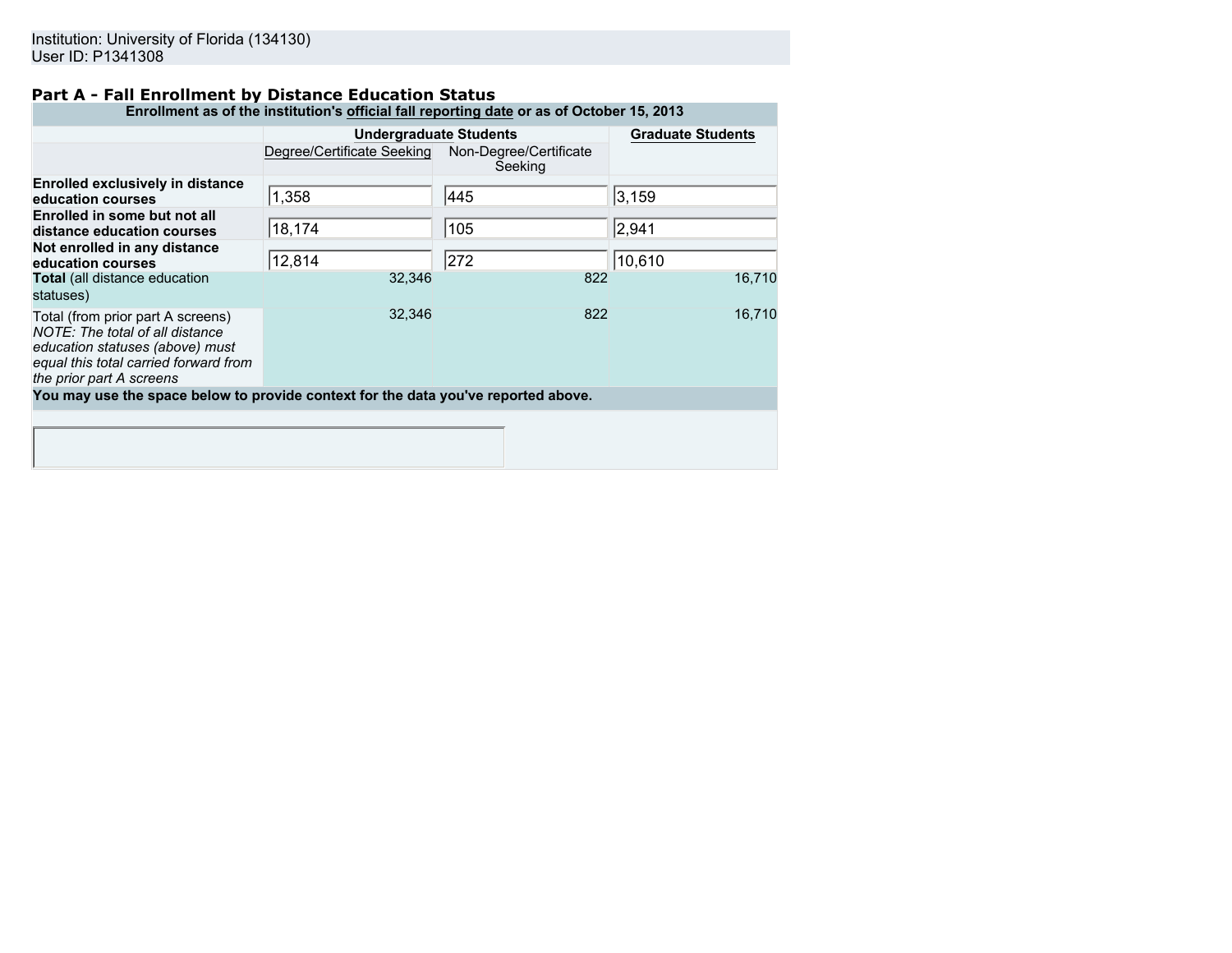# **Part A - Fall Enrollment by Distance Education Status**

|                                                                                                            |     | <b>Undergraduate Students</b> |                                   | <b>Graduate Students</b> |
|------------------------------------------------------------------------------------------------------------|-----|-------------------------------|-----------------------------------|--------------------------|
| Of those students exclusively<br>enrolled in distance education<br>courses, report the number that<br>are: |     | Degree/Certificate Seeking    | Non-Degree/Certificate<br>Seeking |                          |
| Located in                                                                                                 | FL. | 1,322                         | 349                               | 1,684                    |
| Located in the U.S. but not<br>$\mathsf{I}$                                                                | FL  | 32                            | 44                                | 1,274                    |
| Located in the U.S. but<br>state/jurisdiction unknown                                                      |     | 10                            | 10                                | 2                        |
| Located outside the U.S.                                                                                   |     | 14                            | 52                                | 199                      |
| Location unknown/unreported                                                                                |     | 0                             |                                   | $\Omega$                 |
| Total students exclusively enrolled in<br>distance education (from section<br>above)                       |     | 1,358                         | 445                               | 3,159                    |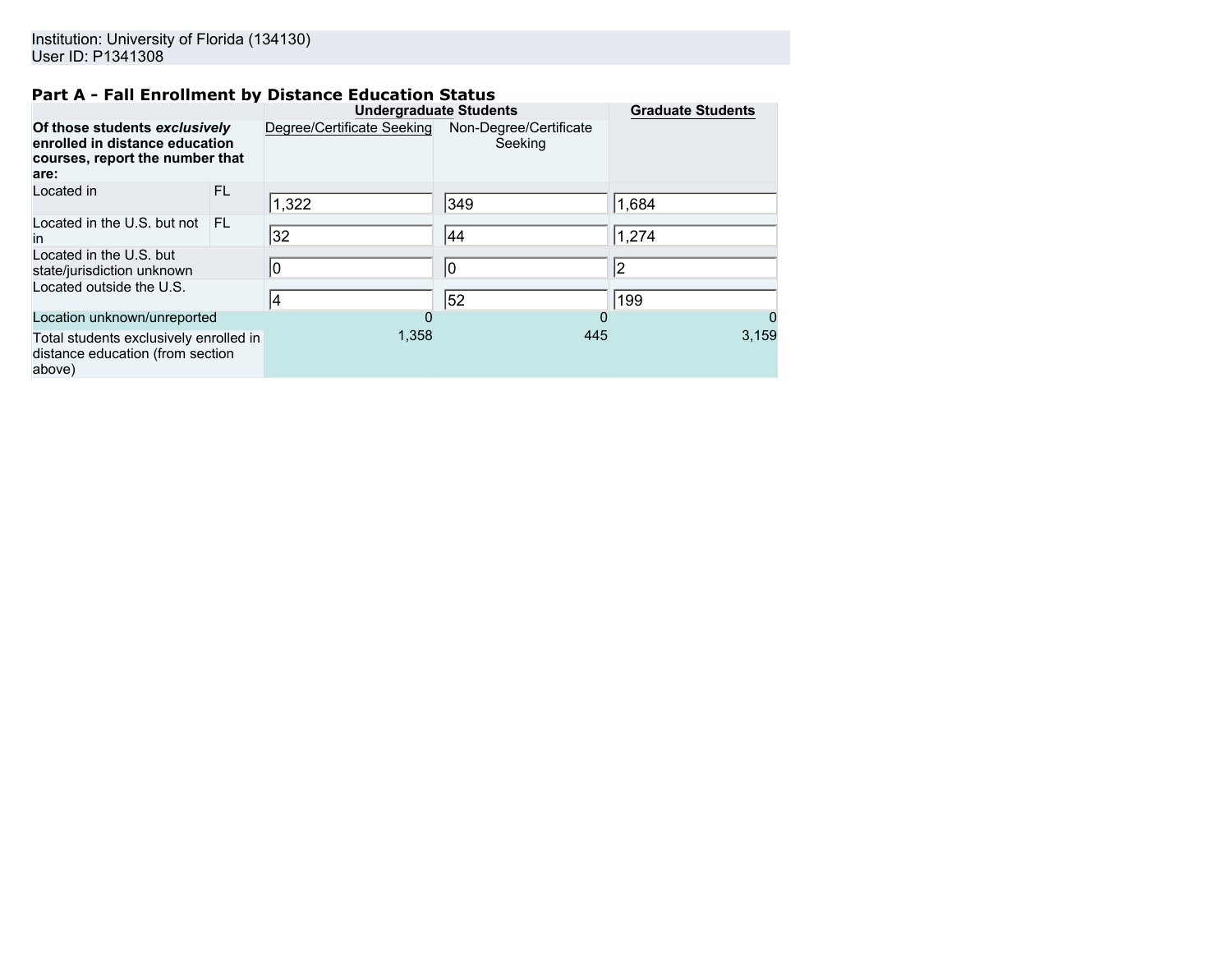# **Part A - Fall Enrollment Summary**

| <b>Fall Enrollment Summary</b>            |                                    |                             |                              |  |  |  |
|-------------------------------------------|------------------------------------|-----------------------------|------------------------------|--|--|--|
| Students enrolled for credit              | <b>Total full-time</b><br>students | Total part-time<br>students | Grand total,<br>all students |  |  |  |
| <b>Men</b>                                |                                    |                             |                              |  |  |  |
| Nonresident alien                         | 2,274                              | 298                         | 2,572                        |  |  |  |
| Hispanic/Latino                           | 2,964                              | 427                         | 3,391                        |  |  |  |
| American Indian or Alaska Native          | 55                                 | 15                          | 70                           |  |  |  |
| Asian                                     | 1,444                              | 203                         | 1,647                        |  |  |  |
| <b>Black or African American</b>          | 991                                | 198                         | 1,189                        |  |  |  |
| Native Hawaiian or Other Pacific Islander | 75                                 | 11                          | 86                           |  |  |  |
| White                                     | 10,655                             | 2,199                       | 12,854                       |  |  |  |
| Two or more races                         | 401                                | 43                          | 444                          |  |  |  |
| Race and ethnicity unknown                | 615                                | 160                         | 775                          |  |  |  |
| <b>Total men</b>                          | 19,474                             | 3,554                       | 23,028                       |  |  |  |
| Women                                     |                                    |                             |                              |  |  |  |
| Nonresident alien                         | 1,602                              | 251                         | 1,853                        |  |  |  |
| Hispanic/Latino                           | 3,912                              | 521                         | 4,433                        |  |  |  |
| American Indian or Alaska Native          | 58                                 | 19                          | 77                           |  |  |  |
| Asian                                     | 1,606                              | 192                         | 1,798                        |  |  |  |
| <b>Black or African American</b>          | 1,796                              | 319                         | 2,115                        |  |  |  |
| Native Hawaiian or Other Pacific Islander | 158                                | 14                          | 172                          |  |  |  |
| White                                     | 12,612                             | 2,342                       | 14,954                       |  |  |  |
| Two or more races                         | 602                                | 47                          | 649                          |  |  |  |
| Race and ethnicity unknown                | 670                                | 129                         | 799                          |  |  |  |
| <b>Total women</b>                        | 23,016                             | 3,834                       | 26,850                       |  |  |  |
| <b>Grand Total (men+women)</b>            | 42,490                             | 7,388                       | 49,878                       |  |  |  |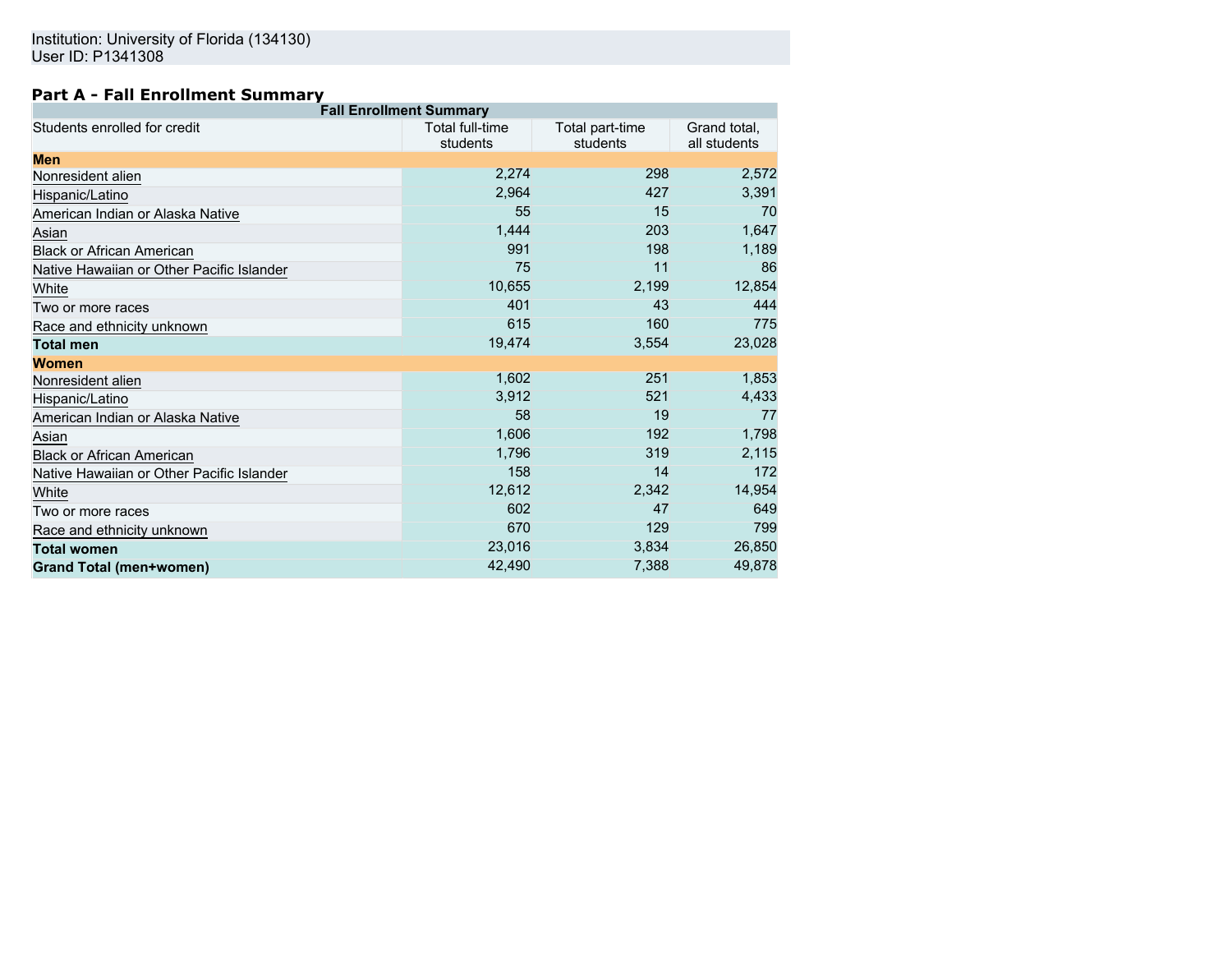### **Part B - Fall Enrollment by Age and Gender for Full-time Undergraduate Students Enrollment as of the institution's official fall reporting date or as of October 15, 2013**

| Age                                                  | <b>Full-time Undergraduate Students</b> |                |  |
|------------------------------------------------------|-----------------------------------------|----------------|--|
|                                                      | Men                                     | Women          |  |
| Under 18                                             | 20                                      | 49             |  |
| 18-19                                                | 4,314                                   | 6,292          |  |
| $20 - 21$                                            | 5,844                                   | 7,909          |  |
| $22 - 24$                                            | 2,626                                   | 2,299          |  |
| 25-29                                                | 451                                     | 219            |  |
| 30-34                                                | 108                                     | 60             |  |
| 35-39                                                | 29                                      | 34             |  |
| 40-49                                                | 25                                      | 16             |  |
| 50-64                                                | 9                                       | 9              |  |
| 65 and over                                          | $\vert$ 1                               | 10             |  |
| Age unknown/unreported                               | $\Omega$                                | $\overline{0}$ |  |
| Total full-time undergraduate students (from part A) | 13,427                                  | 16,887         |  |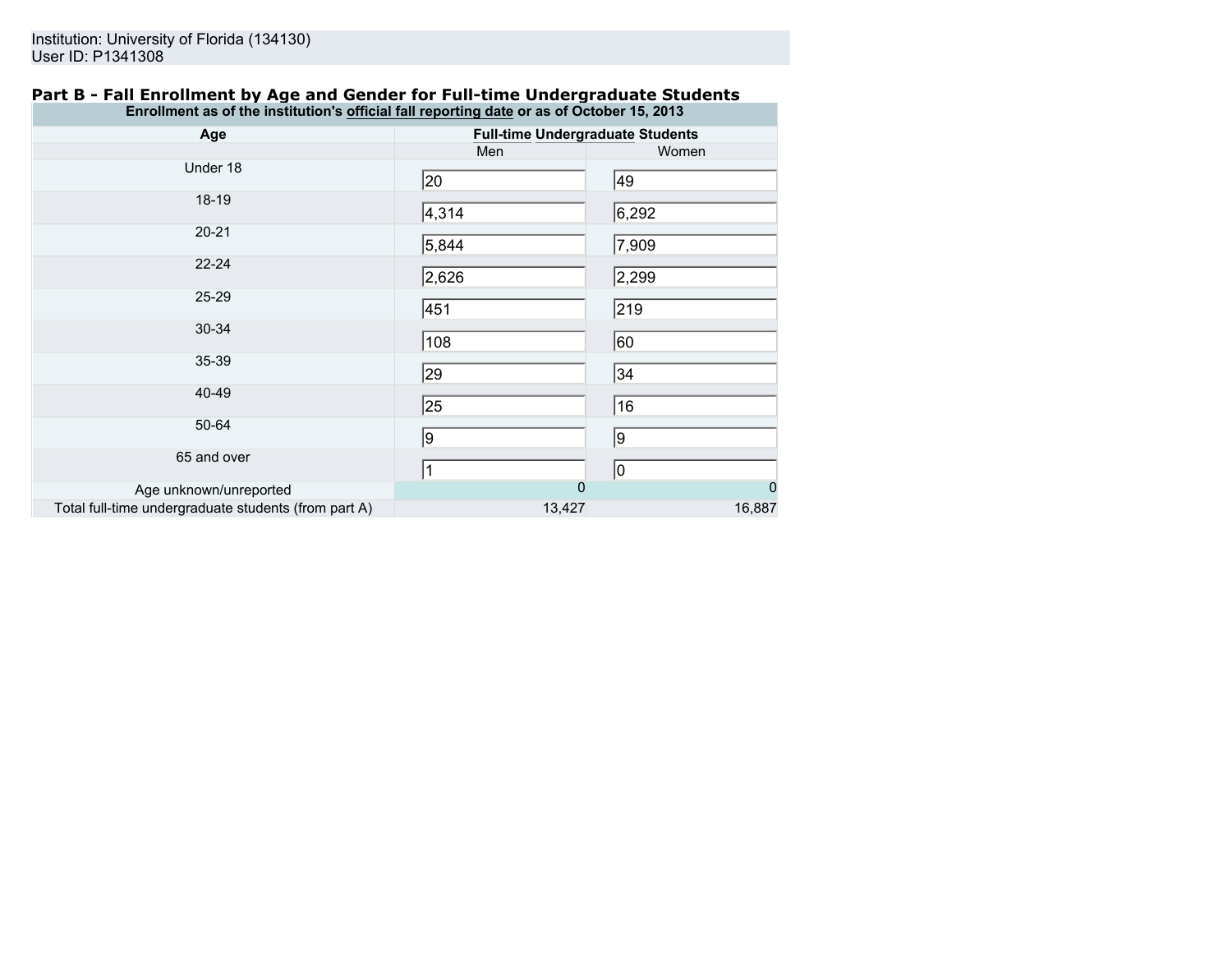### **Part B - Fall Enrollment by Age and Gender for Part-time Undergraduate Students Enrollment as of the institution's official fall reporting date or as of October 15, 2013**

| Age                                                  | <b>Part-time Undergraduate Students</b> |                |  |
|------------------------------------------------------|-----------------------------------------|----------------|--|
|                                                      | Men                                     | Women          |  |
| Under 18                                             | 22                                      | 26             |  |
| 18-19                                                | 182                                     | 196            |  |
| $20 - 21$                                            | 224                                     | 254            |  |
| 22-24                                                | 613                                     | 436            |  |
| 25-29                                                | 239                                     | 167            |  |
| 30-34                                                | 106                                     | 90             |  |
| 35-39                                                | 78                                      | 52             |  |
| 40-49                                                | 61                                      | 59             |  |
| 50-64                                                | 23                                      | 21             |  |
| 65 and over                                          | 4                                       | $\vert$ 1      |  |
| Age unknown/unreported                               | $\overline{0}$                          | $\overline{0}$ |  |
| Total part-time undergraduate students (from part A) | 1,552                                   | 1,302          |  |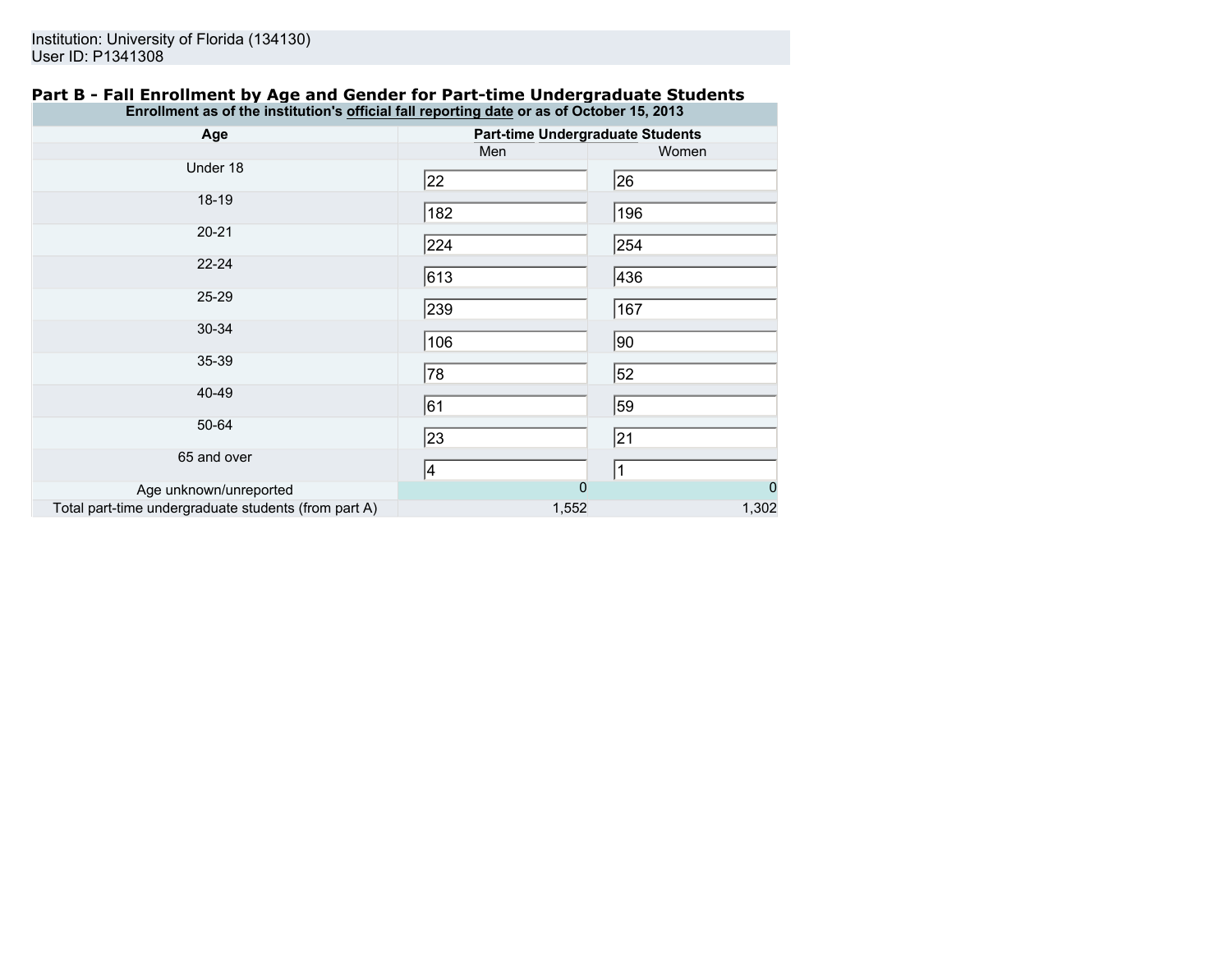## **Part B - Fall Enrollment by Age and Gender for Full-time Graduate Students Enrollment as of the institution's official fall reporting date or as of October 15, 2013**

| Age                                             | <b>Full-time Graduate Students</b> |                |  |
|-------------------------------------------------|------------------------------------|----------------|--|
|                                                 | Men                                | Women          |  |
| Under 18                                        | 0                                  | 10             |  |
| $18-19$                                         | $\vert$ 1                          |                |  |
| $20 - 21$                                       | 117                                | 166            |  |
| $22 - 24$                                       | 2,278                              | 2,600          |  |
| 25-29                                           | 2,296                              | 2,152          |  |
| 30-34                                           | 847                                | 715            |  |
| 35-39                                           | 299                                | 225            |  |
| 40-49                                           | 166                                | 196            |  |
| 50-64                                           | 43                                 | 72             |  |
| 65 and over                                     | 0                                  | 2              |  |
| Age unknown/unreported                          | $\overline{0}$                     | $\overline{0}$ |  |
| Total full-time graduate students (from part A) | 6,047                              | 6,129          |  |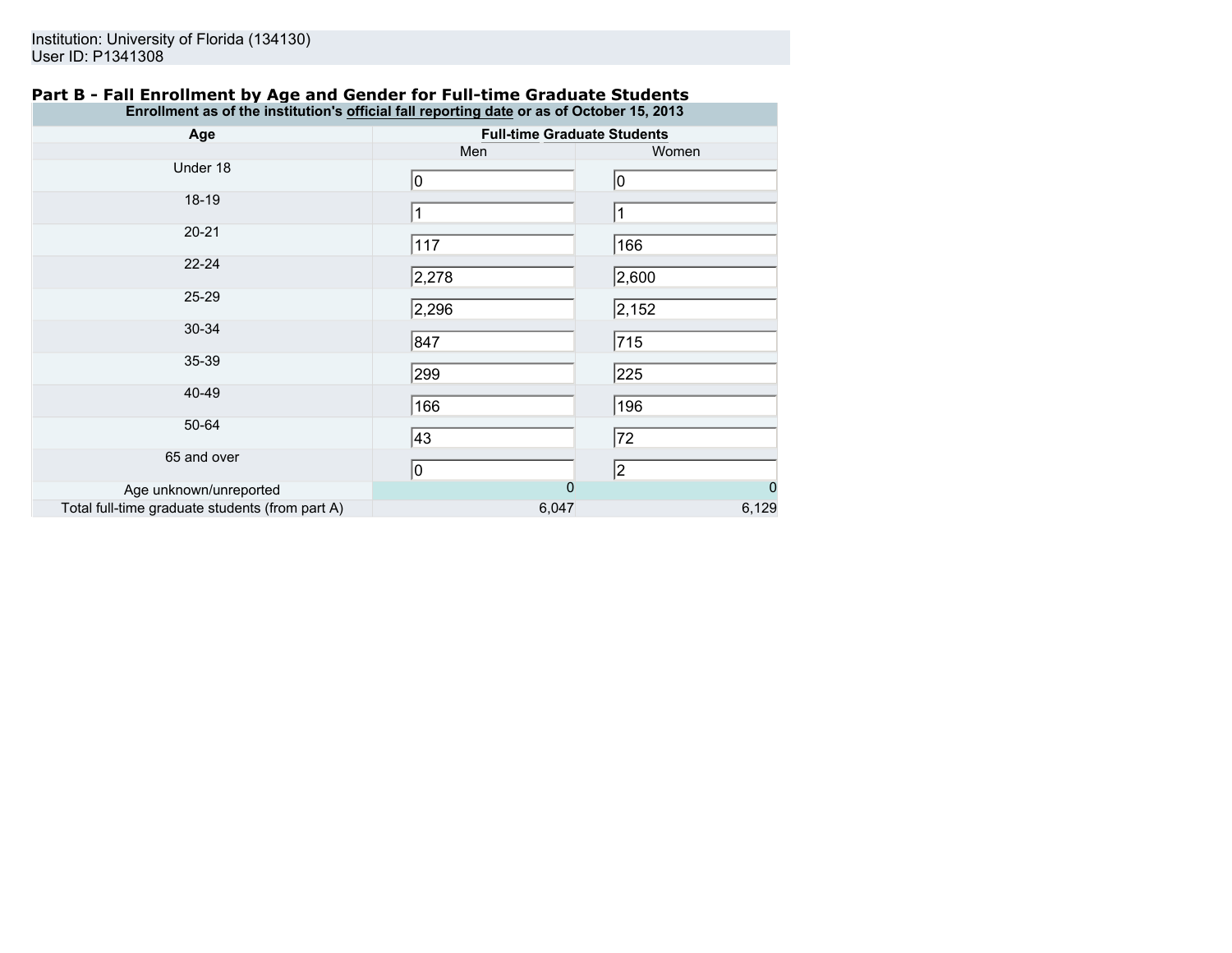| Part B - Fall Enrollment by Age and Gender for Part-time Graduate Students                |  |  |
|-------------------------------------------------------------------------------------------|--|--|
| Enrollment as of the institution's official fall reporting date or as of October 15, 2013 |  |  |

| Age                                             | <b>Part-time Graduate Students</b> |                |
|-------------------------------------------------|------------------------------------|----------------|
|                                                 | Men                                | Women          |
| Under 18                                        | 10                                 | 10             |
| 18-19                                           | 0                                  | 10             |
| $20 - 21$                                       | 2                                  | 9              |
| $22 - 24$                                       | 225                                | 271            |
| 25-29                                           | 628                                | 752            |
| 30-34                                           | 470                                | 482            |
| 35-39                                           | 280                                | 303            |
| 40-49                                           | 268                                | 453            |
| 50-64                                           | 124                                | 256            |
| 65 and over                                     | 5                                  | 6              |
| Age unknown/unreported                          | $\overline{0}$                     | $\overline{0}$ |
| Total part-time graduate students (from part A) | 2,002                              | 2,532          |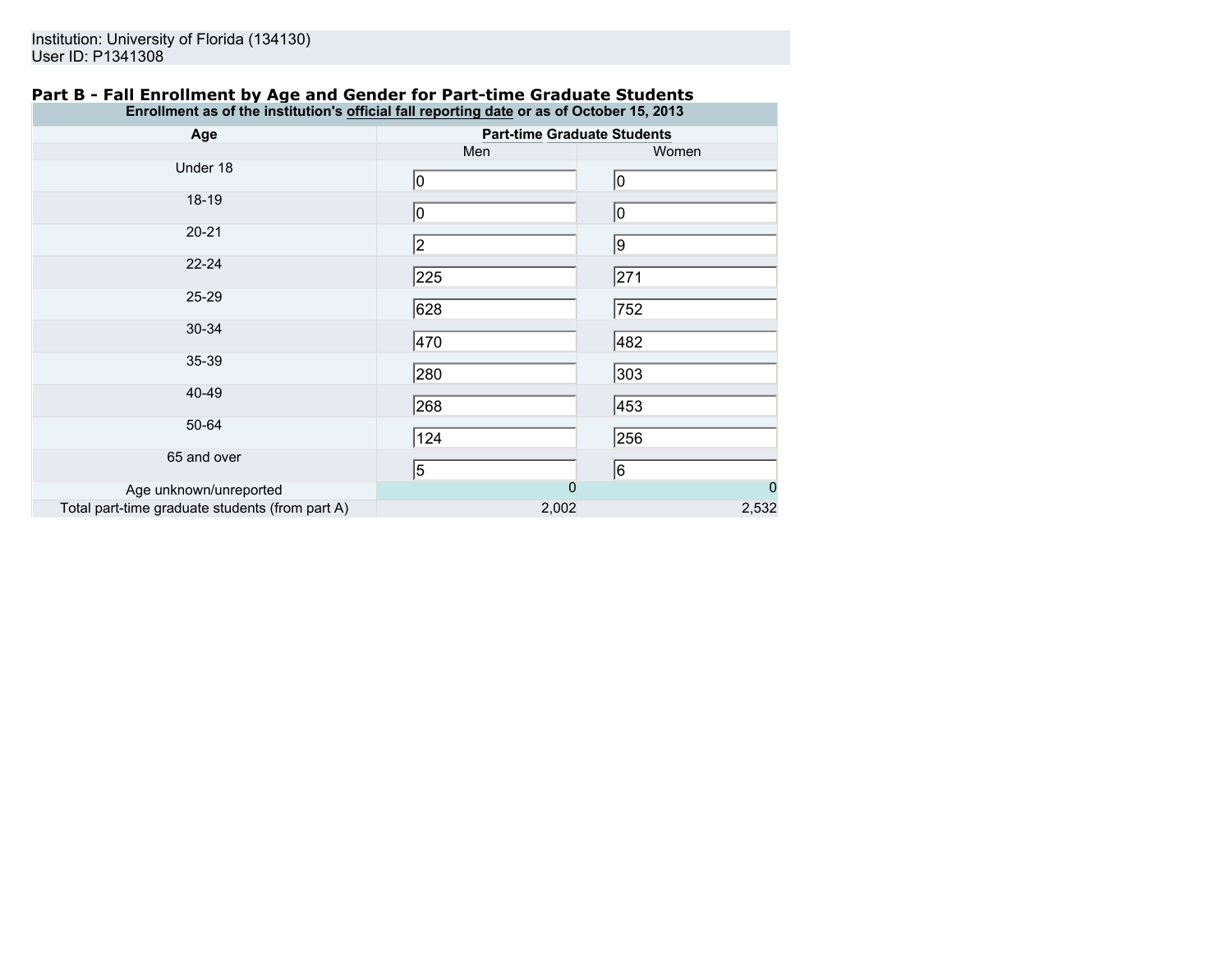# **Part C - Screening Question**

 $\circ$ 

**Did any of your first-time degree/certificate-seeking undergraduate students (reported in Part A) enroll within 12**

### **months of graduating high school or receiving their GED?**

Yes, we have first-time students who enrolled within 12 months of their high school graduation.

No, we do not have any first-time students who enrolled within 12 months of their high school graduation.

**You may use the space below to provide context for the data you've reported above.**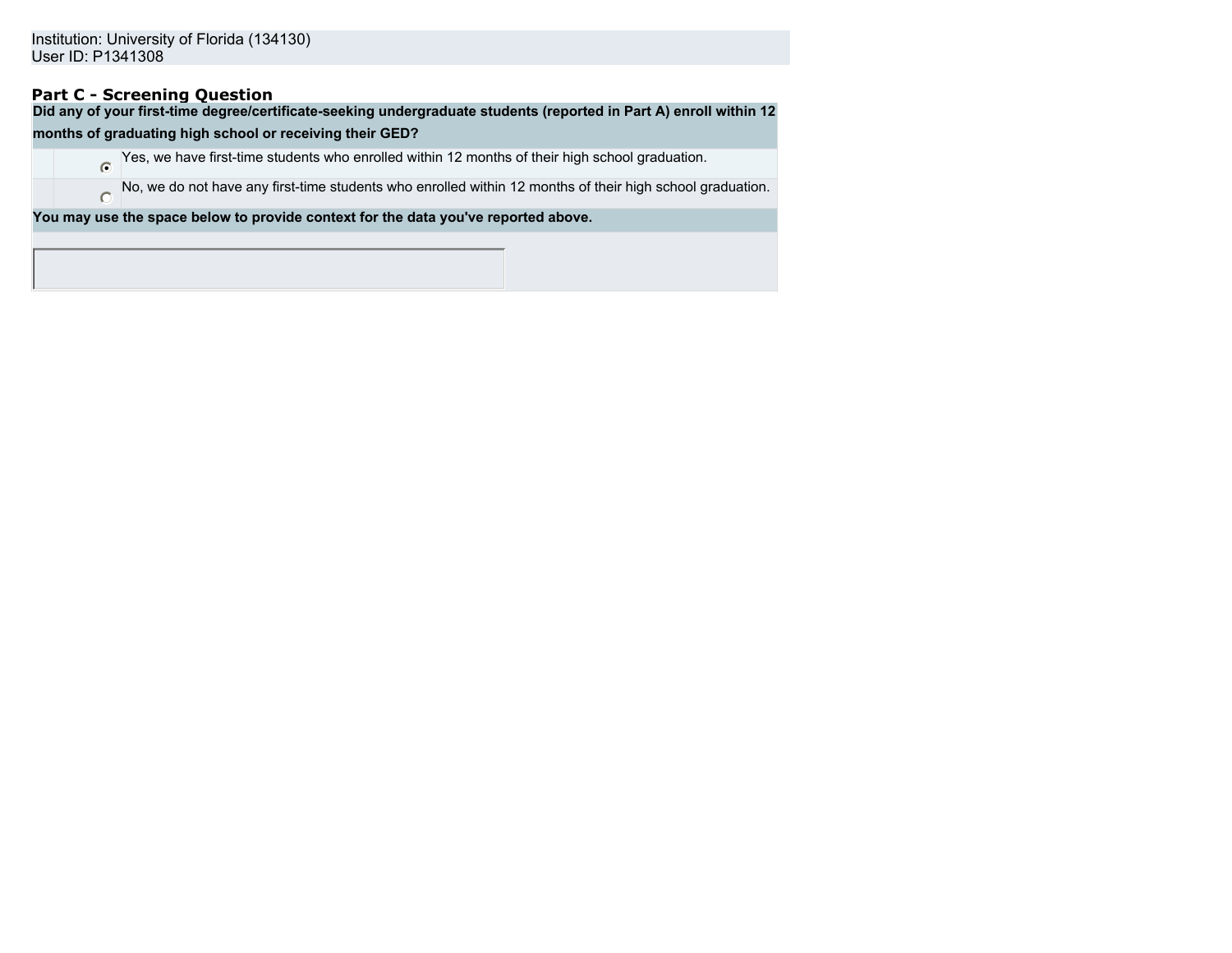### **Part C - Residence of First-time Undergraduates NOTE: These data are optional this year.**

|                                                       |           | Enrollment as of the institution's official fall reporting date or as of October 15, 2013 |                                                                                                                               |
|-------------------------------------------------------|-----------|-------------------------------------------------------------------------------------------|-------------------------------------------------------------------------------------------------------------------------------|
| State of residence when student<br>was first admitted | FIPS Code | Total first-time<br>degree/certificate-seeking<br>undergraduates<br>(1)                   | Of students in column 1, those<br>who enrolled within 12 months<br>of high school graduation<br>or receiving their GED<br>(2) |
| Alabama                                               | 01        | 17                                                                                        | 7                                                                                                                             |
| Alaska                                                | 02        | 0                                                                                         | 10                                                                                                                            |
| Arizona                                               | 04        | 0                                                                                         | 0                                                                                                                             |
| Arkansas                                              | 05        | $\overline{2}$                                                                            | 2                                                                                                                             |
| California                                            | 06        | 12                                                                                        | 12                                                                                                                            |
| Colorado                                              | 08        | $\overline{6}$                                                                            | $\overline{6}$                                                                                                                |
| Connecticut                                           | 09        | $\overline{7}$                                                                            | 7                                                                                                                             |
| Delaware                                              | 10        | 1                                                                                         | 1                                                                                                                             |
| District of Columbia                                  | 11        | 0                                                                                         | 10                                                                                                                            |
| Florida                                               | 12        | 5,659                                                                                     | 5,536                                                                                                                         |
| Georgia                                               | 13        | 59                                                                                        | $\overline{57}$                                                                                                               |
| Hawaii                                                | 15        | 0                                                                                         | $ 0\rangle$                                                                                                                   |
| Idaho                                                 | 16        | 1                                                                                         | $\mathbf{1}$                                                                                                                  |
| Illinois                                              | 17        |                                                                                           |                                                                                                                               |
| Indiana                                               | 18        | 11                                                                                        | 11                                                                                                                            |
| lowa                                                  | 19        | $\overline{5}$                                                                            | $\overline{5}$                                                                                                                |
| Kansas                                                | 20        | $\overline{2}$                                                                            | $\overline{2}$                                                                                                                |
|                                                       | 21        | 2                                                                                         | 2                                                                                                                             |
| Kentucky                                              |           | 4                                                                                         | 4                                                                                                                             |
| Louisiana                                             | 22        | 1                                                                                         | $\mathbf{1}$                                                                                                                  |
| Maine                                                 | 23        | 1                                                                                         | $\mathbf 1$                                                                                                                   |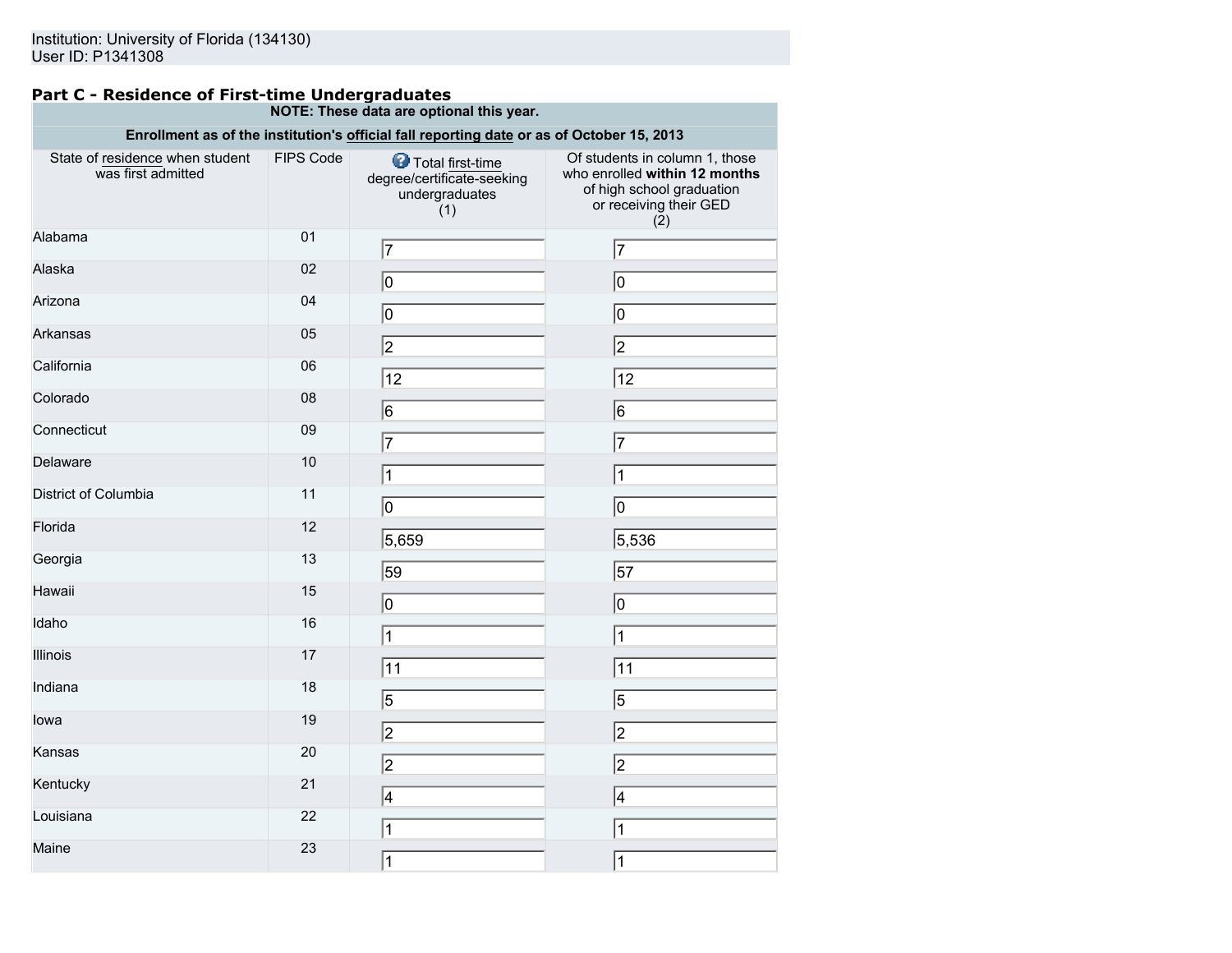#### **Part C - Residence of First-time Undergraduates NOTE: These data are optional this year.**

| Enrollment as of the institution's official fall reporting date or as of October 15, 2013 |           |                                                                         |                                                                                                                               |  |
|-------------------------------------------------------------------------------------------|-----------|-------------------------------------------------------------------------|-------------------------------------------------------------------------------------------------------------------------------|--|
| State of residence when student<br>was first admitted                                     | FIPS Code | Total first-time<br>degree/certificate-seeking<br>undergraduates<br>(1) | Of students in column 1, those<br>who enrolled within 12 months<br>of high school graduation<br>or receiving their GED<br>(2) |  |
| Maryland                                                                                  | 24        | 31                                                                      | 31                                                                                                                            |  |
| Massachusetts                                                                             | 25        | 9                                                                       | 8                                                                                                                             |  |
| Michigan                                                                                  | 26        | $\overline{\mathsf{8}}$                                                 | 8                                                                                                                             |  |
| Minnesota                                                                                 | 27        | 4                                                                       | 4                                                                                                                             |  |
| Mississippi                                                                               | 28        | 1                                                                       | 1                                                                                                                             |  |
| Missouri                                                                                  | 29        | $\overline{2}$                                                          | 2                                                                                                                             |  |
| Montana                                                                                   | 30        |                                                                         |                                                                                                                               |  |
| Nebraska                                                                                  | 31        | $\overline{2}$                                                          | 2                                                                                                                             |  |
| Nevada                                                                                    | 32        | 2                                                                       | 2                                                                                                                             |  |
| New Hampshire                                                                             | 33        | ⋒                                                                       | 10                                                                                                                            |  |
| New Jersey                                                                                | 34        | $ 30\rangle$                                                            | $ 30\rangle$                                                                                                                  |  |
| <b>New Mexico</b>                                                                         | 35        | $\mathbf 1$                                                             | $\overline{1}$                                                                                                                |  |
| <b>New York</b>                                                                           | 36        | 77                                                                      | 76                                                                                                                            |  |
| North Carolina                                                                            | 37        | 21                                                                      | 21                                                                                                                            |  |
| North Dakota                                                                              | 38        |                                                                         |                                                                                                                               |  |
| Ohio                                                                                      | 39        | 5                                                                       |                                                                                                                               |  |
| Oklahoma                                                                                  | 40        |                                                                         | 5                                                                                                                             |  |
| Oregon                                                                                    | 41        | 1                                                                       | $\vert$ 1                                                                                                                     |  |
| Pennsylvania                                                                              | 42        | ⊚                                                                       | $ 0\rangle$                                                                                                                   |  |
| Rhode Island                                                                              |           | 30                                                                      | 30                                                                                                                            |  |
|                                                                                           | 44        | $\mathbf{1}$                                                            | $\mathbf{1}$                                                                                                                  |  |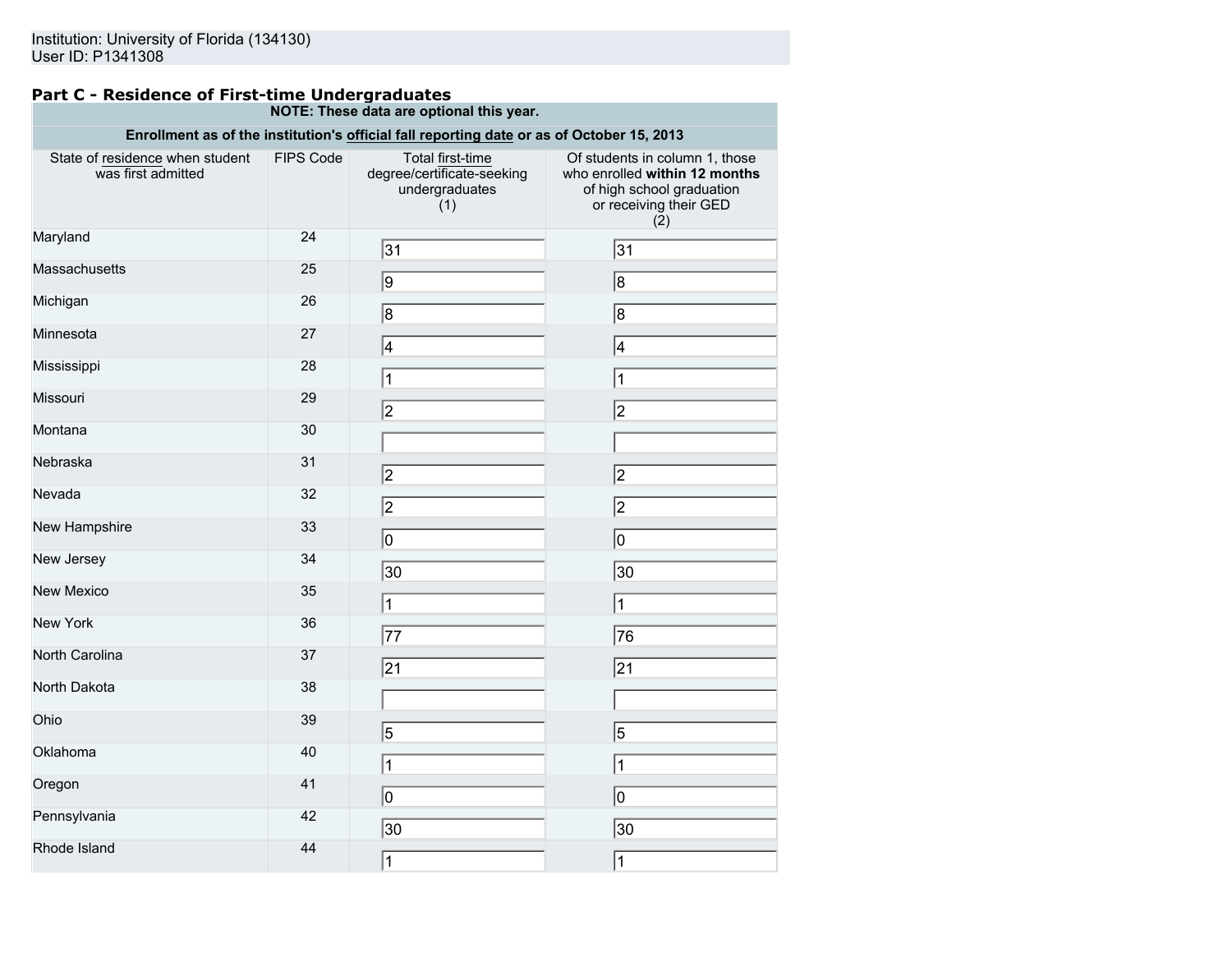#### **Part C - Residence of First-time Undergraduates NOTE: These data are optional this year.**

| Enrollment as of the institution's official fall reporting date or as of October 15, 2013 |                     |                                           |                                                                                                                                                                       |  |  |
|-------------------------------------------------------------------------------------------|---------------------|-------------------------------------------|-----------------------------------------------------------------------------------------------------------------------------------------------------------------------|--|--|
| State of residence when student<br>was first admitted                                     | <b>FIPS</b><br>Code | Total first-time<br>undergraduates<br>(1) | Of students in column 1, those<br>degree/certificate-seeking who enrolled within 12 months of high<br>school graduation<br>or receiving their GED<br>$(\overline{2})$ |  |  |
| South Carolina                                                                            | 45                  | 10                                        | 10                                                                                                                                                                    |  |  |
| South Dakota                                                                              | 46                  | $ 0\rangle$                               | $\overline{0}$                                                                                                                                                        |  |  |
| Tennessee                                                                                 | 47                  | 10                                        | 10                                                                                                                                                                    |  |  |
| Texas                                                                                     | 48                  | 17                                        | 17                                                                                                                                                                    |  |  |
| Utah                                                                                      | 49                  | 0                                         | 10                                                                                                                                                                    |  |  |
| Vermont                                                                                   | 50                  | $\overline{0}$                            | $\overline{0}$                                                                                                                                                        |  |  |
| Virginia                                                                                  | 51                  | 34                                        | 34                                                                                                                                                                    |  |  |
| Washington                                                                                | 53                  | 2                                         | 2                                                                                                                                                                     |  |  |
| West Virginia                                                                             | 54                  | $\sqrt{2}$                                | 2                                                                                                                                                                     |  |  |
| Wisconsin                                                                                 | 55                  | $\sqrt{2}$                                | $\overline{2}$                                                                                                                                                        |  |  |
| Wyoming                                                                                   | 56                  | $\vert$ 1                                 | $\vert$ 1                                                                                                                                                             |  |  |
| State Unknown                                                                             | 57                  | 15                                        | 15                                                                                                                                                                    |  |  |
| American Samoa                                                                            | 60                  |                                           |                                                                                                                                                                       |  |  |
| <b>Federated States of Micronesia</b>                                                     | 64                  |                                           |                                                                                                                                                                       |  |  |
| Guam                                                                                      | 66                  |                                           |                                                                                                                                                                       |  |  |
| <b>Marshall Islands</b>                                                                   | 68                  |                                           |                                                                                                                                                                       |  |  |
| Northern Marianas                                                                         | 69                  |                                           |                                                                                                                                                                       |  |  |
| Palau                                                                                     | 70                  |                                           |                                                                                                                                                                       |  |  |
| Puerto Rico                                                                               | 72                  | 8                                         | 17                                                                                                                                                                    |  |  |
| Virgin Islands                                                                            | 78                  |                                           |                                                                                                                                                                       |  |  |
| <b>Foreign Countries</b>                                                                  | 90                  | 264                                       | 258                                                                                                                                                                   |  |  |
| Residence unknown/unreported                                                              | 98                  | $\overline{0}$                            |                                                                                                                                                                       |  |  |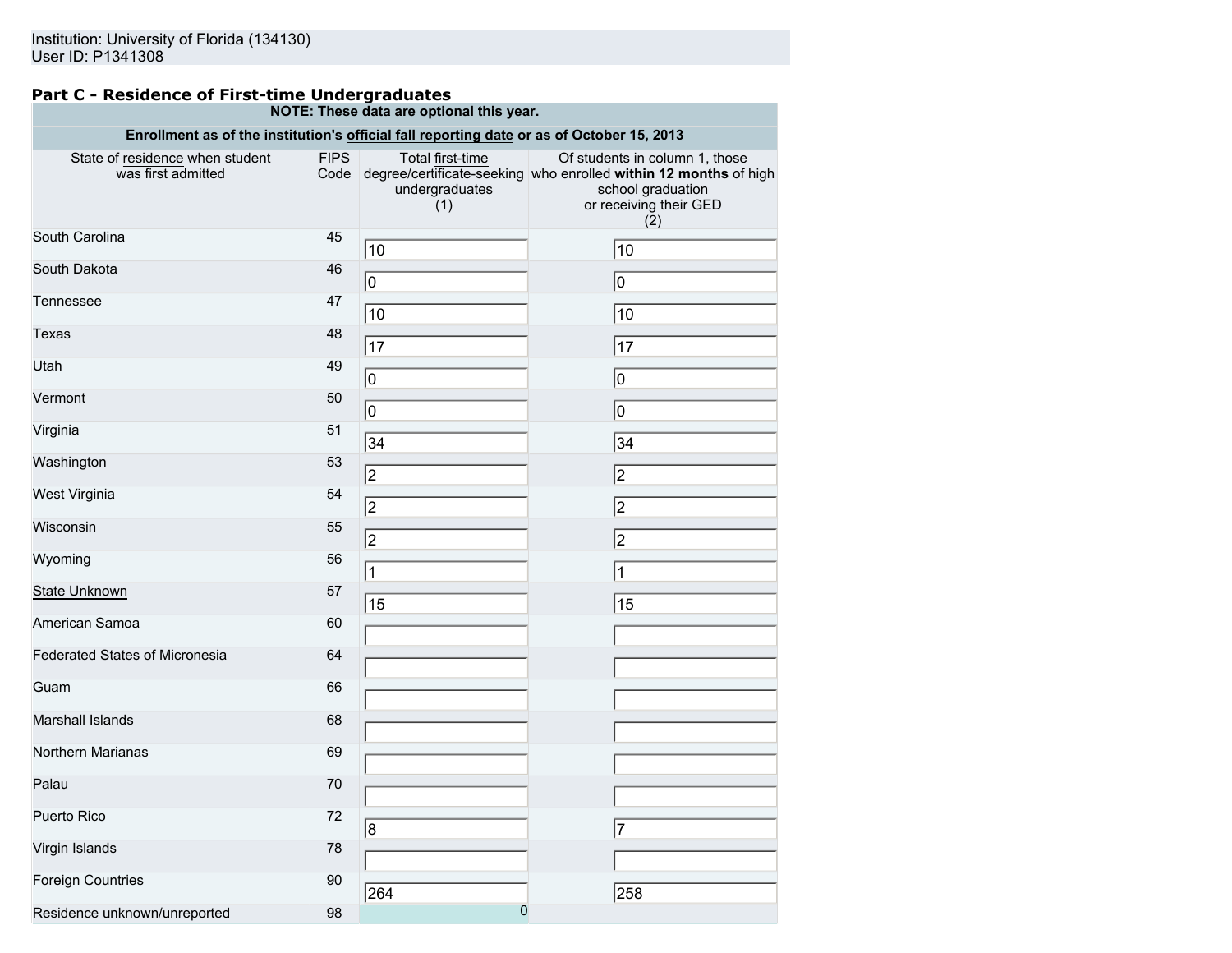| Total first-time degree/certificate-seeking<br>undergraduates (from Part A)        | 6.370 | 6.236 |
|------------------------------------------------------------------------------------|-------|-------|
| You may use the space below to provide context for the data you've reported above. |       |       |
|                                                                                    |       |       |
|                                                                                    |       |       |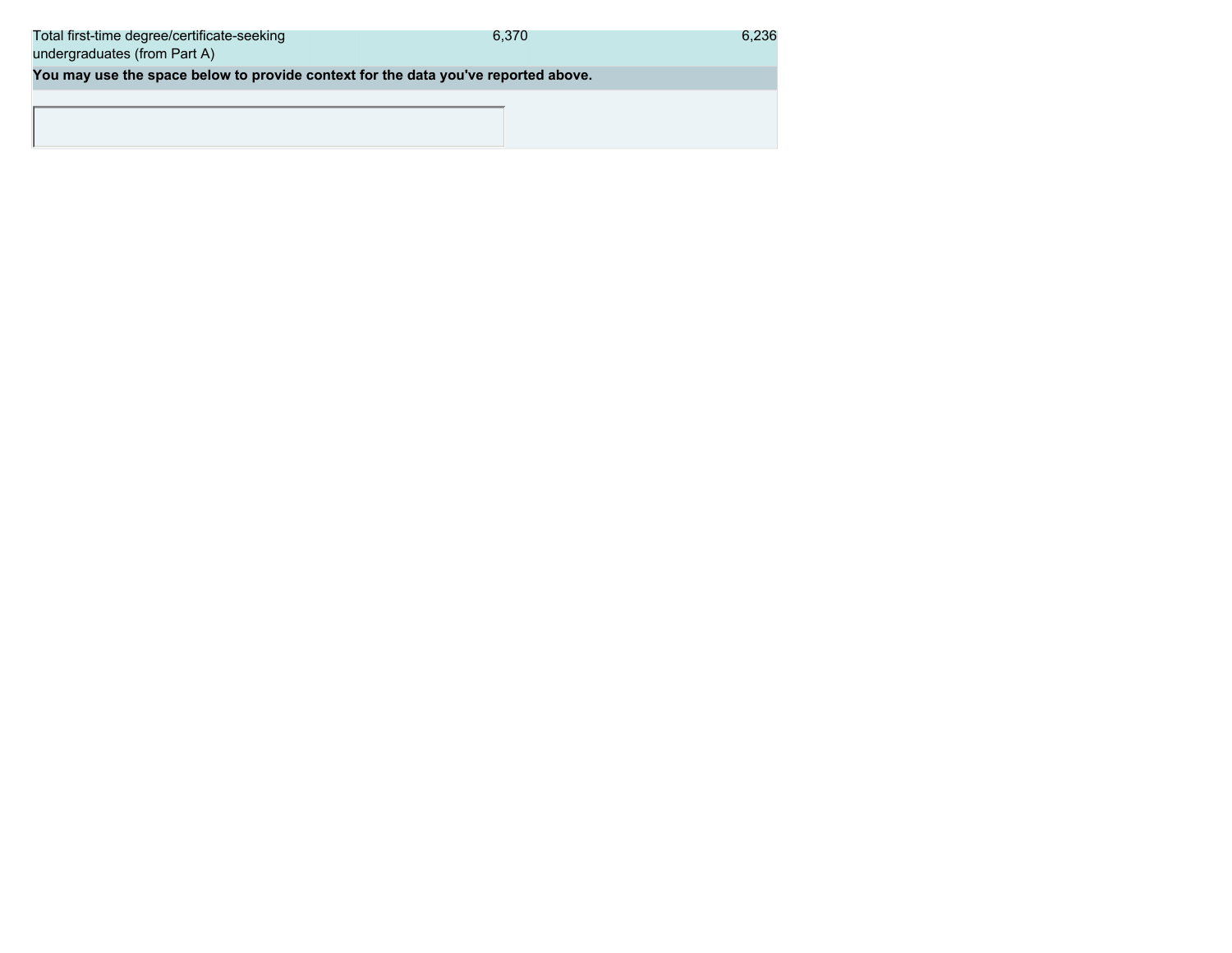# **Part D - Total Undergraduate Entering Class**

| <b>Total Undergraduate Entering Class, Fall 2013</b>                                                                                                                                                                                                              |       |  |  |
|-------------------------------------------------------------------------------------------------------------------------------------------------------------------------------------------------------------------------------------------------------------------|-------|--|--|
|                                                                                                                                                                                                                                                                   |       |  |  |
| D1 Total full-time, first-time degree/certificate-seeking undergraduates from Part A (GR<br>cohort)                                                                                                                                                               | 6.348 |  |  |
| D2Total first-time degree/certificate-seeking undergraduates (full-time + part-time) from Part<br>A                                                                                                                                                               | 6.370 |  |  |
| D3 Total transfer-in degree/certificate-seeking undergraduates (full-time + part-time) from<br>Part A                                                                                                                                                             | 1,806 |  |  |
| D4 Total non-degree/certificate-seeking undergraduates (full-time + part-time) from Part A                                                                                                                                                                        | 822   |  |  |
| D5 Of the total non-degree/certificate-seeking undergraduates displayed on line D4, the<br>number that are new to the institution in Fall 2013                                                                                                                    | 490   |  |  |
| D6 Total entering students at the undergraduate level<br>Note: This is calculated as first-time students (line D2) + students transferring to the<br>institution (line D3) + non-degree/certificate-seeking undergraduates entering in Fall 2013<br>$(line D5)$ . | 8.666 |  |  |
| D7 Percentage of undergraduate entering class represented by your GR cohort (line D1/line<br>D <sub>6</sub>                                                                                                                                                       | 73    |  |  |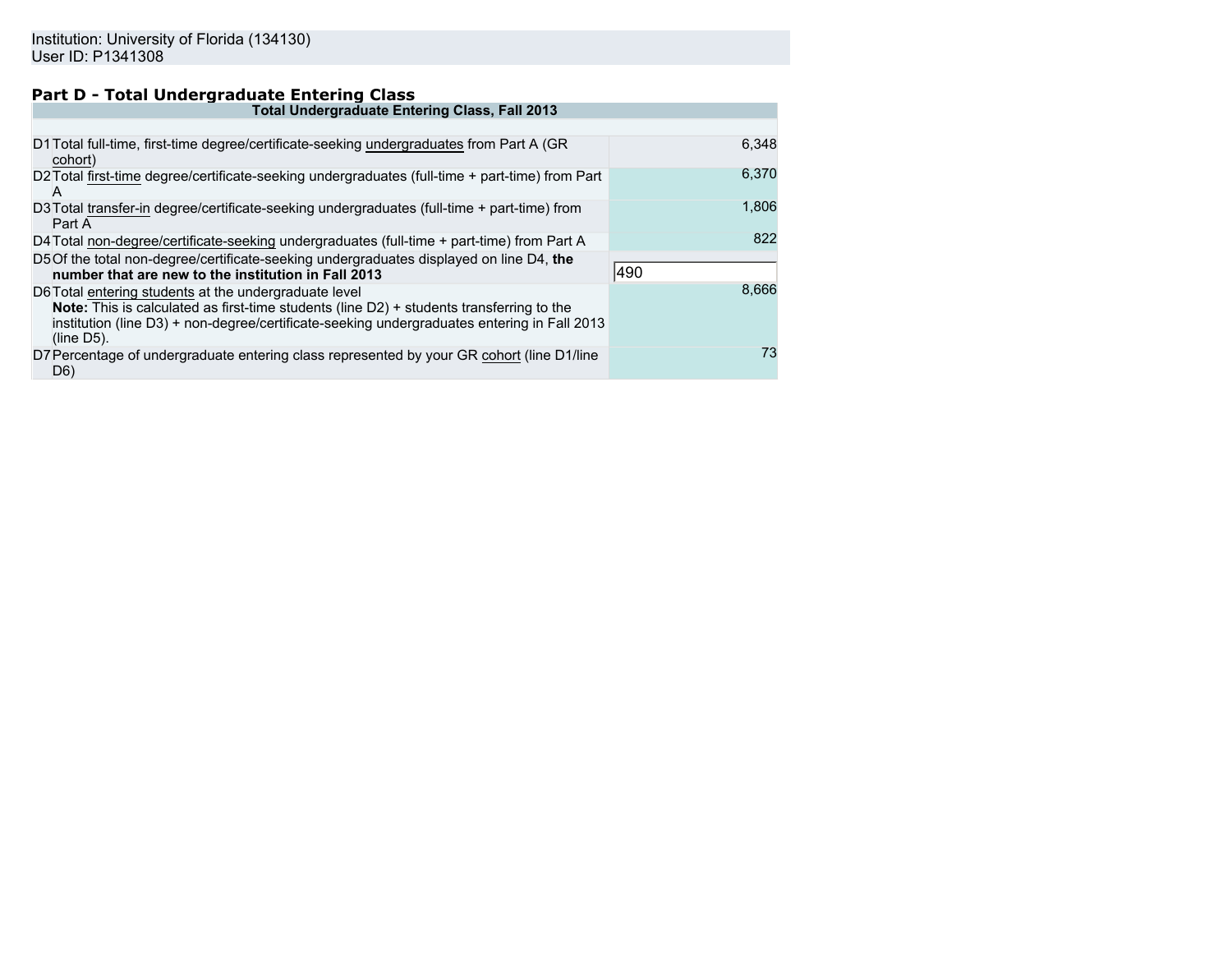#### **Part E - First-time Bachelor's Cohort Retention Rates (Full-time) Retention Rates**

#### **Full-time, First-time Bachelor's Cohort from Fall 2012**

**Academic reporters determine the cohort and retention as of the institution's official fall reporting date or as of October 15. Program reporters determine the cohort with enrollment any time between August 1 and October 31, 2012 and retention based on August 1, 2013.**

**The retention rate is calculated by the system after clicking "Save" on the screen. Exclusions are subtracted from the original cohort and the resulting adjusted cohort is used for calculating the retention rate.**

#### **Retention Data Reporting Reminders:**

- Include only **full-time, first-time bachelor's** students in this cohort.
- Determine the full-time cohort using Fall 2012 status (e.g. if a student was full-time in Fall 2012, report them in the full-time cohort regardless of their Fall 2013 status).
- If there are no students to report in the cohort, enter zero. Do not leave the field blank.
- Report in the exclusions box (line E2) the number of students from the cohort who left the institution for any of the following reasons: died or were totally and permanently disabled; to serve in the armed forces (including those called to active duty); to serve with a foreign aid service of the Federal Government (e.g. Peace Corps); or to serve on official church missions.

|                        |                                                                                          |        | Prior year<br>data (Fall<br>2011 cohort) |      |
|------------------------|------------------------------------------------------------------------------------------|--------|------------------------------------------|------|
|                        | FULL-TIME, FIRST-TIME BACHELOR'S COHORT RETENTION:                                       |        |                                          |      |
| E1                     | Full-time, first-time Fall 2012 bachelor's cohort                                        | 6,273  | 6,409                                    |      |
| E2                     | Exclusions from the Fall 2012 cohort                                                     | 10     | $\bf{0}$                                 |      |
| E <sub>3</sub>         | <b>Adjusted</b> Fall 2012 cohort (line E1-line E2)                                       | 6.273  | 6,409                                    |      |
| E <sub>4</sub><br>2013 | Students from Fall 2012 cohort still enrolled as of Fall                                 | 6,051  | 6,127                                    |      |
| E <sub>5</sub>         | Full-time, first-time Fall 2012 bachelor's cohort retention<br>rate  (line E4 / line E3) | 96% 96 |                                          | $\%$ |
|                        |                                                                                          |        |                                          |      |

 $\bigoplus$  You may use the space below to provide context for the data you've reported above.

**These context notes will be posted on the College Navigator website, and should be written to be understood by students and parents.**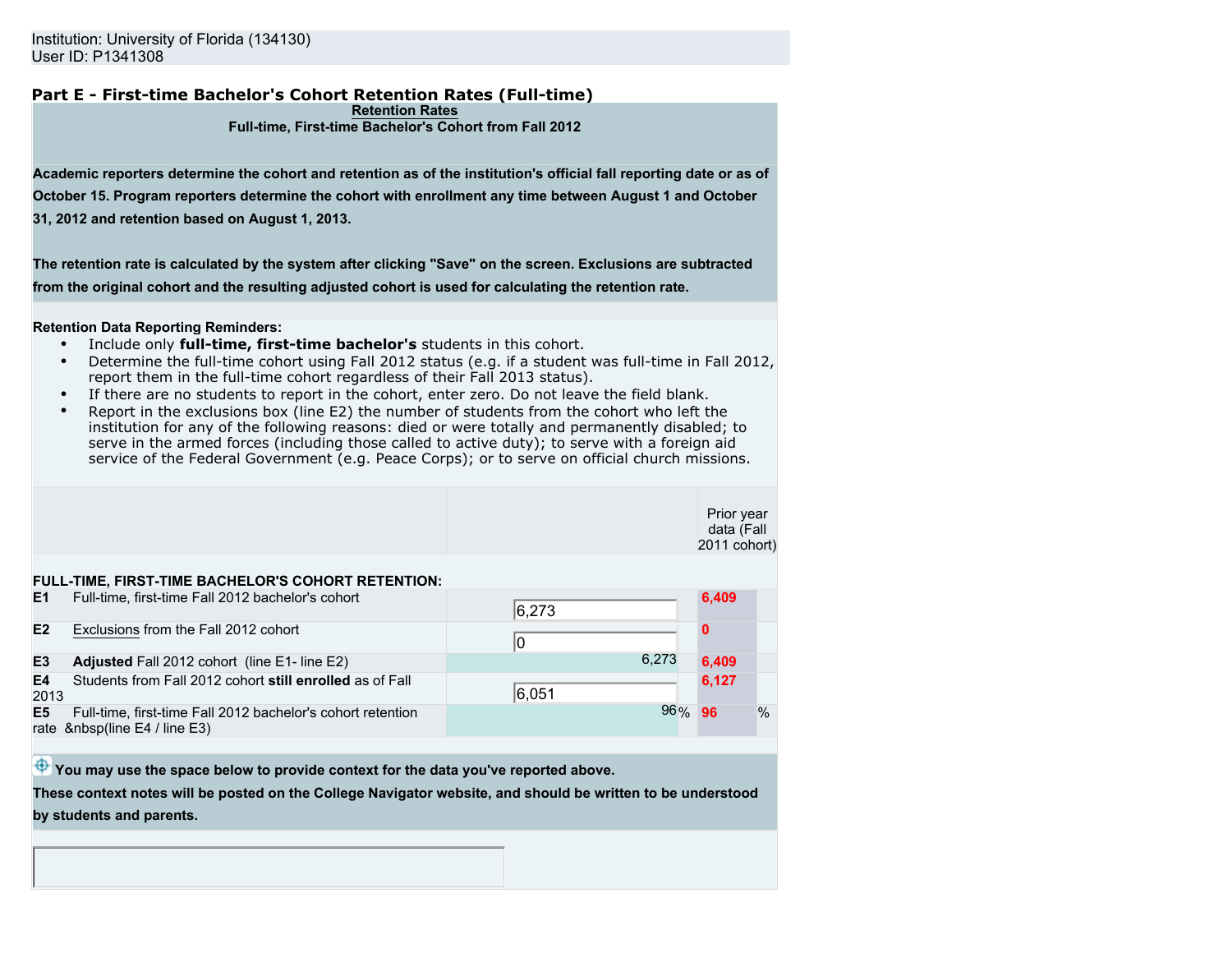#### **Part E - First-time Bachelor's Cohort Retention Rates (Part-time) Retention Rates**

#### **Part-time, First-time Bachelor's Cohort from Fall 2012**

**Academic reporters determine the cohort and retention as of the institution's official fall reporting date or as of October 15. Program reporters determine the cohort with enrollment any time between August 1 and October 31, 2012 and retention based on August 1, 2013.**

**The retention rate is calculated by the system after clicking "Save" on the screen. Exclusions are subtracted from the original cohort and the resulting adjusted cohort is used for calculating the retention rate.**

#### **Retention Data Reporting Reminders:**

- Include only **part-time, first-time bachelor's-seeking** students in this cohort.
- Determine part-time using Fall 2012 attendance status (e.g. if a student was part-time in Fall 2012, report them in the part-time cohort regardless of their Fall 2013 status).
- If there are no students to report in the cohort, enter zero. Do not leave the field blank.
- Report in the exclusions box (line E7) the number of students from the cohort who left the institution for any of the following reasons: died or were totally and permanently disabled; to serve in the armed forces (including those called to active duty); to serve with a foreign aid service of the Federal Government (e.g. Peace Corps); or to serve on official church missions.

|                        |                                                                                             |        | Prior year<br>data (Fall<br>2011<br>cohort) |      |
|------------------------|---------------------------------------------------------------------------------------------|--------|---------------------------------------------|------|
|                        | PART-TIME, FIRST-TIME BACHELOR'S COHORT RETENTION:                                          |        |                                             |      |
| E <sub>6</sub>         | Part-time, first-time Fall 2012 bachelor's cohort                                           | 17     | <b>20</b>                                   |      |
| E7                     | Exclusions from the Fall 2012 cohort                                                        | 10     | $\Omega$                                    |      |
| E <sub>8</sub>         | Adjusted Fall 2012 cohort (line E6 - line E7)                                               | 17     | 20                                          |      |
| E <sub>9</sub><br>2013 | Students from Fall 2012 cohort still enrolled as of Fall                                    | 14     | 15                                          |      |
| E <sub>10</sub>        | Part-time, first-time Fall 2012 bachelor's cohort retention<br>rate (line $E9/$ line $E8$ ) | 82% 75 |                                             | $\%$ |
|                        |                                                                                             |        |                                             |      |

 $\bigoplus$  You may use the space below to provide context for the data you've reported above.

**These context notes will be posted on the College Navigator website, and should be written to be understood by students and parents.**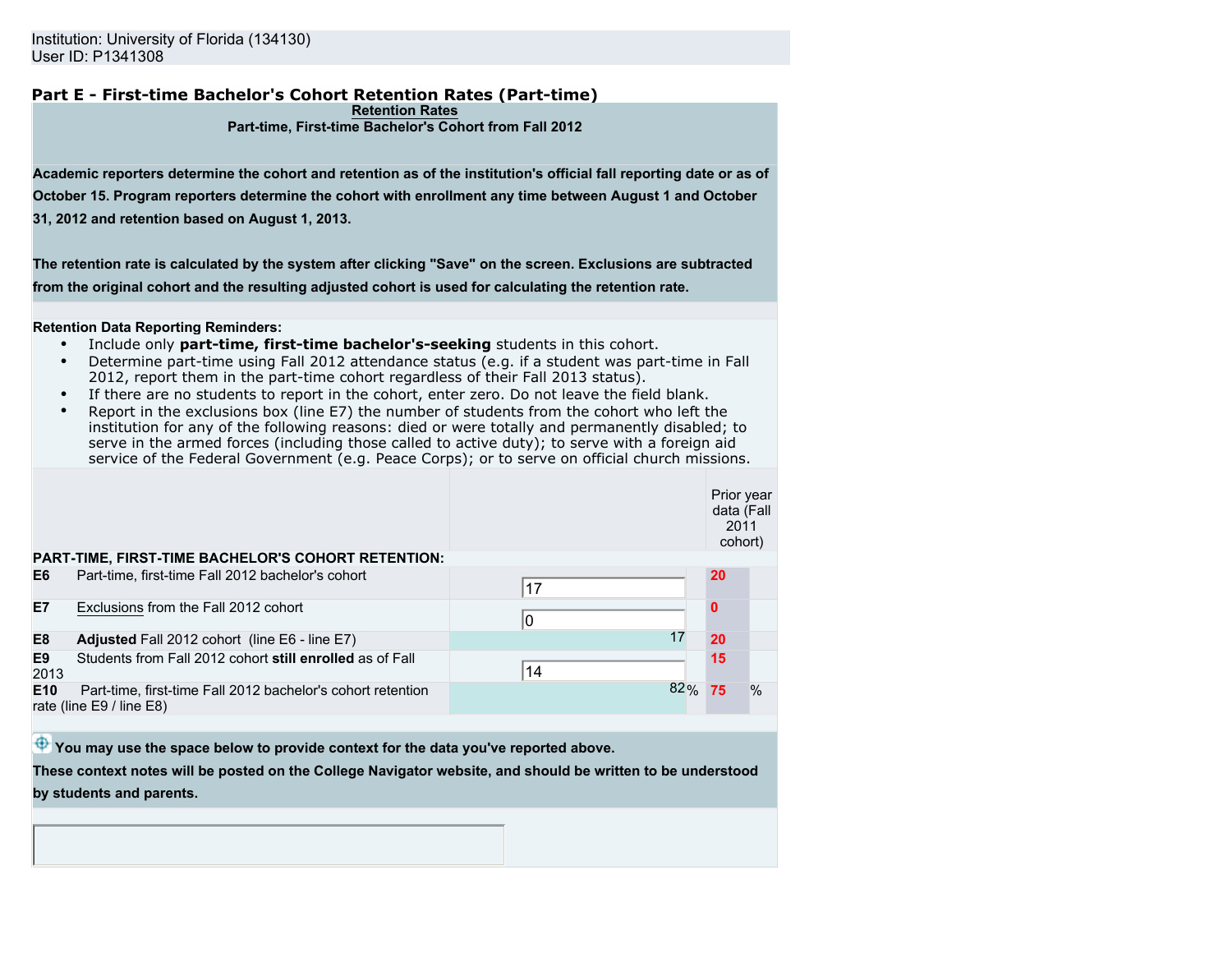## **Part F - Student-to-Faculty Ratio**

**Please provide your institution's student-to-faculty ratio (i.e., student-to-instructional staff) for undergraduate programs for Fall 2013. The student-to-faculty ratio and any accompanying context that is provided will be displayed on College Navigator.**

**Note: Logic in this item is similar to item I-2 from the Common Data Set data collection.**

Click here to use a worksheet to help you determine the student-to-faculty ratio

| Student-to-faculty ratio                                                                       | to $1$<br> 21                                                                                               |  |  |  |
|------------------------------------------------------------------------------------------------|-------------------------------------------------------------------------------------------------------------|--|--|--|
| Student-to-faculty ratio prior year                                                            | $21$ to 1                                                                                                   |  |  |  |
| $\bigoplus$ You may use the space below to provide context for the data you've reported above. |                                                                                                             |  |  |  |
|                                                                                                | These context notes will be posted on the College Navigator website, and should be written to be understood |  |  |  |
| by students and parents.                                                                       |                                                                                                             |  |  |  |
|                                                                                                |                                                                                                             |  |  |  |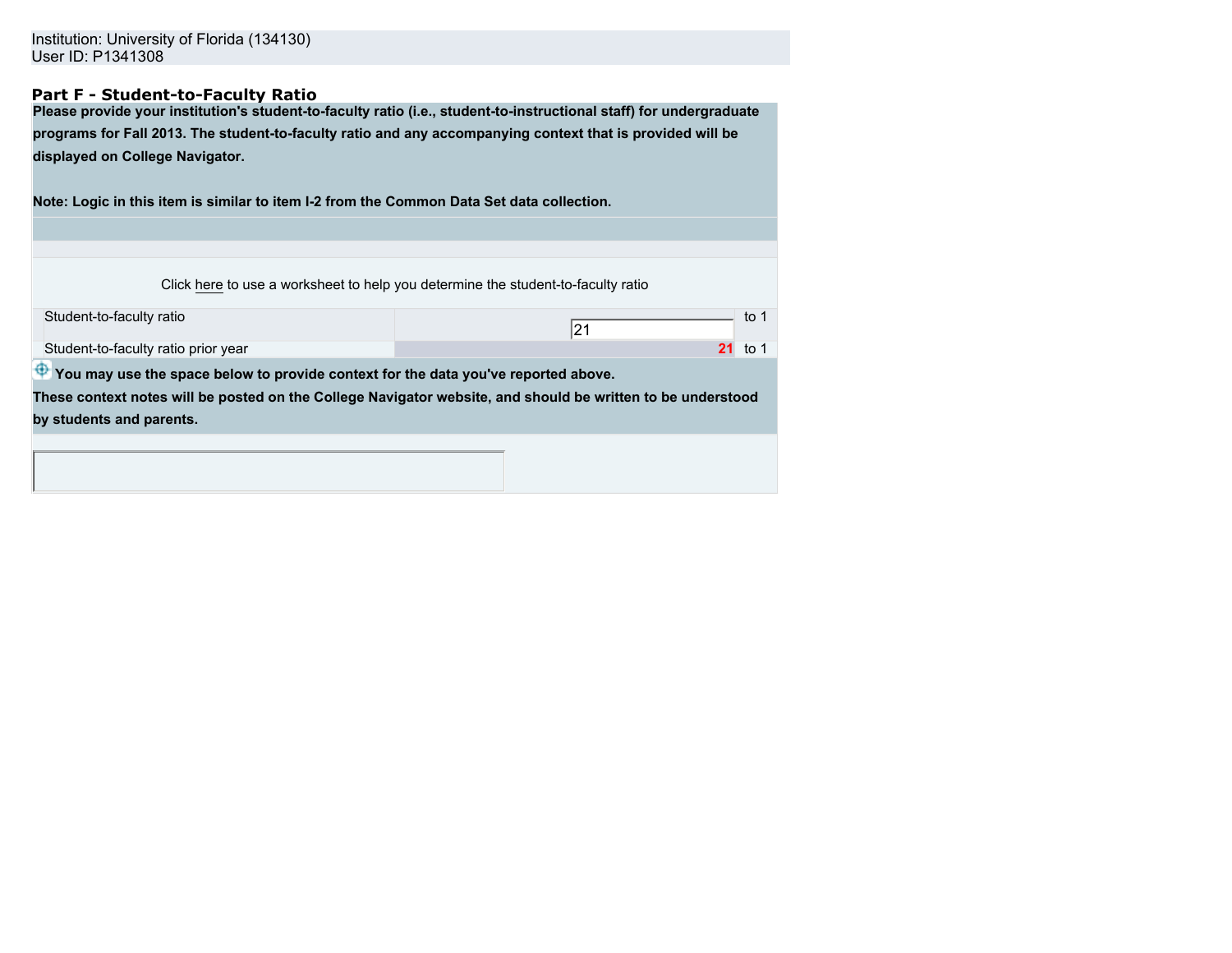## **Summary**

## **Fall Enrollment Survey Summary Four-Year Institutions with Graduate Students**

IPEDS collects important information regarding your institution. All data reported in IPEDS survey components become available in the IPEDS Data Center and appear as aggregated data in various Department of Education reports. Additionally, some of the reported data appears specifically for your institution through the College Navigator website and is included in your institution's Data Feedback Report (DFR). The purpose of this summary is to provide you an opportunity to view some of the data that, when accepted through the IPEDS quality control process, will appear on the College Navigator website and/or your DFR. College Navigator is updated approximately three months after the data collection period closes and Data Feedback Reports will be available through the [Data Center](http://nces.ed.gov/ipeds/datacenter/) and sent to your institution's CEO in November 2014.

Please review your data for accuracy. If you have questions about the data displayed below after reviewing the data reported on the survey screens, please contact the IPEDS Help Desk at: 1-877-225-2568 or ipedshelp@rti.org.

| <b>Student Enrollment</b>            |         |  |
|--------------------------------------|---------|--|
| Total enrollment                     | 49,878  |  |
| Undergraduate enrollment             | 33,168  |  |
| Undergraduate transfer-in enrollment | 1,806   |  |
| Graduate enrollment                  | 16,710  |  |
|                                      |         |  |
| Student-to-faculty ratio             | 21 to 1 |  |

| <b>Student Characteristics (All Students)</b> |     |  |
|-----------------------------------------------|-----|--|
| Percent of all students who are female        | 54% |  |
|                                               |     |  |
| Percent of all students by race/ethnicity:    |     |  |
| American Indian or Alaska Native              | 0%  |  |
| Asian                                         | 7%  |  |
| Black or African American                     | 7%  |  |
| Hispanic/Latino                               | 16% |  |
| Native Hawaiian or Pacific Islander           | 1%  |  |
| White                                         | 56% |  |
| Two or More Races                             | 2%  |  |
| Race and ethnicity unknown                    | 3%  |  |
| Nonresident alien                             | 9%  |  |

| <b>Undergraduate Student Characteristics</b> |     |  |
|----------------------------------------------|-----|--|
| Percent of undergraduates who are female     | 55% |  |
| Percent of undergraduates who are full-time  | 91% |  |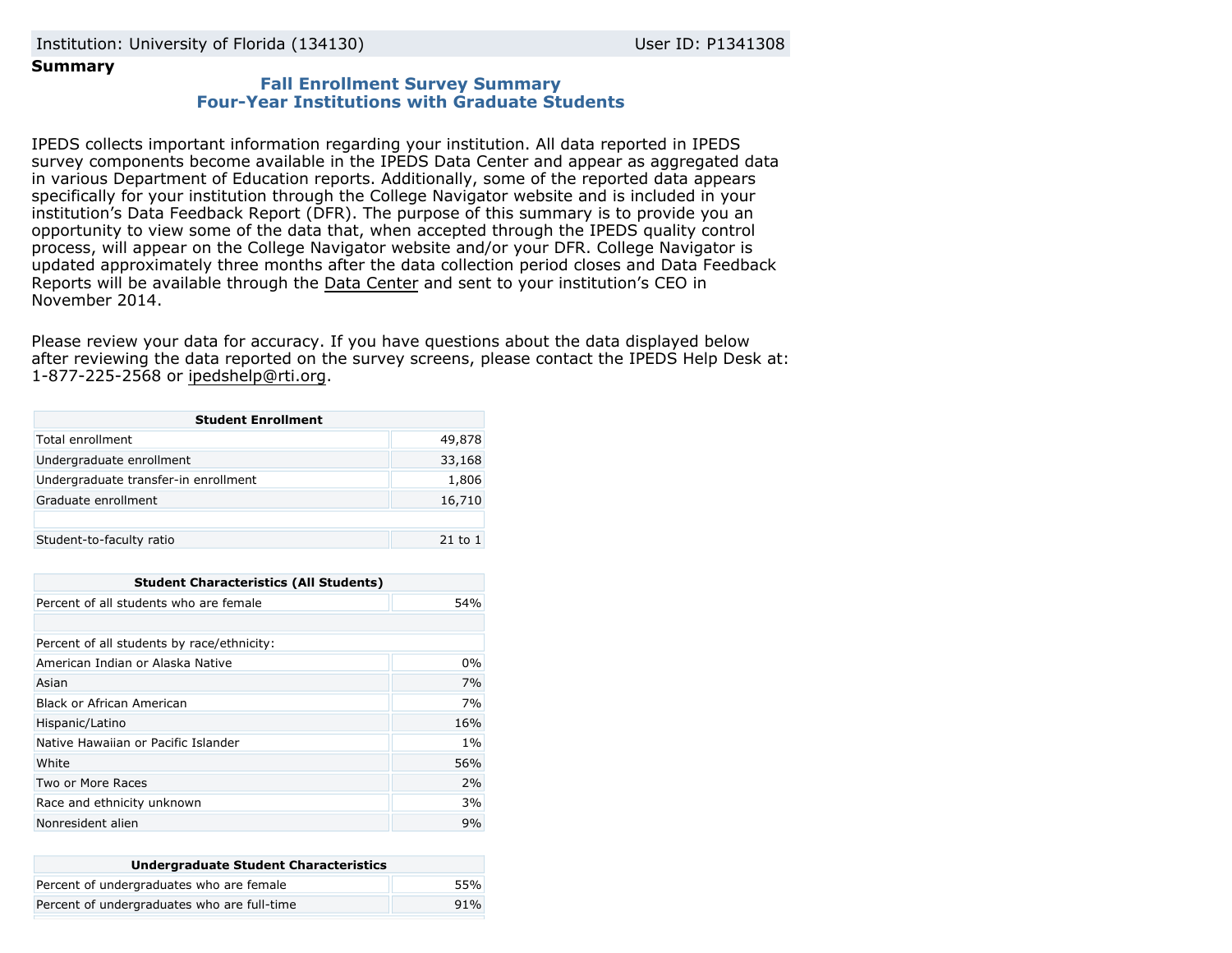| Percent of undergraduates by race/ethnicity: |       |  |
|----------------------------------------------|-------|--|
| American Indian or Alaska Native             | $0\%$ |  |
| Asian                                        | 7%    |  |
| Black or African American                    | 7%    |  |
| Hispanic/Latino                              | 19%   |  |
| Native Hawaiian or Pacific Islander          | $1\%$ |  |
| White                                        | 58%   |  |
| Two or More Races                            | 3%    |  |
| Race and ethnicity unknown                   | 3%    |  |
| Nonresident alien                            | 2%    |  |
|                                              |       |  |
| Percent of undergraduate students by age:    |       |  |
| 24 and under                                 | 94%   |  |
| 25 and over                                  | 6%    |  |
| Age unknown                                  | 0%    |  |

| Undergraduate Retention and Graduation Rate Cohort                 |     |
|--------------------------------------------------------------------|-----|
| First-time, full-time bachelor's seeking student retention<br>rate | 96% |
| First-time, part-time bachelor's seeking student retention<br>rate | 82% |
|                                                                    |     |
| Graduation rate cohort as percent of total entering<br>students    | 73% |

| <b>Graduate Student Characteristics</b>        |     |  |
|------------------------------------------------|-----|--|
| Percent of graduate students who are female    | 52% |  |
| Percent of graduate students who are full-time | 73% |  |